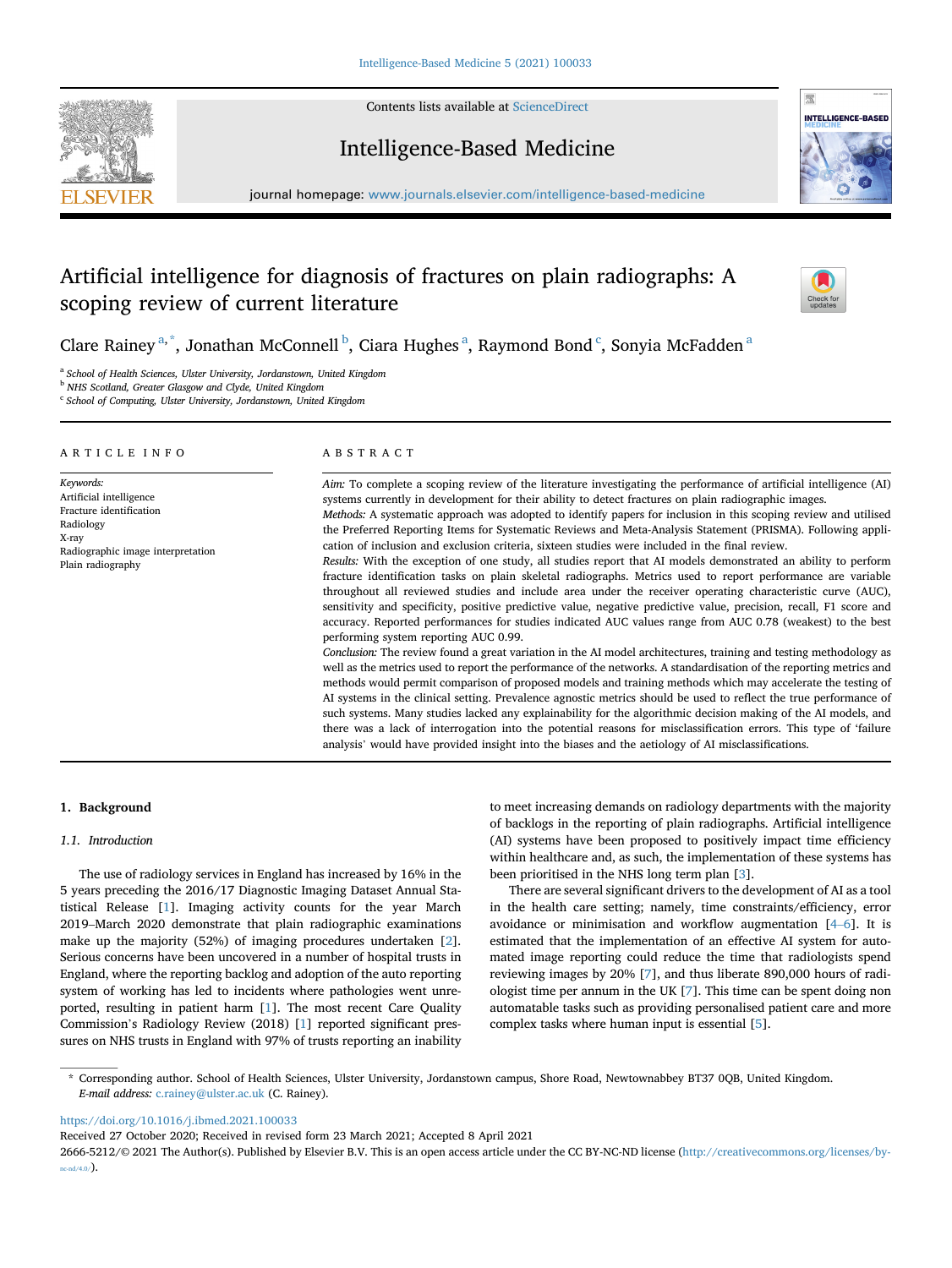# 1.2. Artificial intelligence in radiology

AI as a human adjunct in diagnosing pathology from radiographic images began in the 1960s [[8](#page-16-6)]. A system was developed to convert images to numerical data, which was then stored on a computer that carried out statistical analysis.

In the 1980s, traditional computer aided detection (CAD) systems were beginning to be integrated into clinical radiology to detect humanprogrammed patterns in images to guide the clinician to areas requiring further attention [[9](#page-16-7)[,10](#page-16-8)]. Advances in computational power have permitted the development of increasingly more sophisticated applications of AI and CAD systems.

As computer processing power has increased, so follows the ability of the machine to accomplish increasingly more complicated and humanlike tasks, such as the ability to learn from experience. This contrasts with older methods of CAD where systems are specifically programmed by human developers for feature detection. These are often referred to as symbolic reasoning, knowledge engineering or expert systems. Newer AI systems report higher accuracies [\[5,](#page-16-5)[11\]](#page-16-9) and more efficient training processes, as the AI learns from exposure to examples rather than human feature extraction and programming [[12,](#page-16-10)[13\]](#page-16-11), although the success of these data driven algorithms rely on the availability of large volumes of data for training [[12,](#page-16-10)[14\]](#page-16-12).

Many algorithms currently in development for image interpretation are based on Artificial Neural Network architectures (ANNs) [\[15](#page-16-13)[,16](#page-16-14)]. These systems are inspired by the function of the human brain by using interconnected neurons or nodes which differentiate and make sense of different parts of the image. This form of AI can make predictions by either supervised or unsupervised learning [[4](#page-16-3),[11](#page-16-9)]. In unsupervised learning, the system will identify similarities of features in images and allow for sorting of images into groups, for instance, grouping of patients with similar bone density [\[11](#page-16-9)]. Supervised learning is used when the AI is required to make diagnostic predictions based on human knowledge. In this case, the system or model is exposed to a large volume of examples, where the correct outcome or 'ground truth' label is known. The model then makes a series of decisions or predictions and receives feedback. ANNs are refined based on iterative feedback by assigning greater or lesser importance to particular nodes or artificial neurons by adjusting the 'weights' assigned to the neurons, using backpropagation [\[17](#page-16-15)]. This modulation will be tested again and adjusted to bring the AI prediction nearer to the ground truth label, usually the presence or absence of pathology or severity of a condition By determining the importance of various decisions based on a known outcome, the model can then learn the attributes of the input which were most significant in determining a particular outcome [\[9,](#page-16-7)[18\]](#page-16-16). The ANN retains these weights and patterns of activation of the nodes if a correct prediction is made [\[18](#page-16-16)]. For example, an ANN might be exposed to a dataset of radiographic images where the outcome is known, for instance whether a fracture is present or not, and the algorithm learns based on the known diagnosis until an acceptable accuracy for fracture detection has been reached. This process is known as Supervised Machine Learning (ML), and encompasses, although is not limited to, ANNs. The exact reasoning by which the machine does this, however, is not clear due to a latent intermediate stage of processing. This stage takes place deep within the many layers of the system, hence the term 'deep learning' (DL). One type of ANN, which has been gaining attention recently in the field of computer vision and medical image interpretation, is the convolutional neural network (CNN). A CNN is a more sophisticated type of ANN which contains at least one convolutional layer, where weightings are shared between adjacent nodes. Although similar in structure to an ANN, these networks are proving to be particularly useful for image recognition tasks and are therefore able to be optimised and efficient for this purpose (see [Table 1](#page-1-0)).

Trust and ethical issues exist due to the way ANNs and other DL models reach their decisions. These issues have been raised in a number of professional publications [\[19](#page-16-17)[,20](#page-16-18)], and notably, in a joint statement by a worldwide radiology stakeholders' group [\[21\]](#page-16-19). These publications

# <span id="page-1-0"></span>Table 1

| Introduction to concepts.                        |                                                                                                                                                                                                                                                                                                                                                                                      |
|--------------------------------------------------|--------------------------------------------------------------------------------------------------------------------------------------------------------------------------------------------------------------------------------------------------------------------------------------------------------------------------------------------------------------------------------------|
| Artificial Intelligence (AI)                     | The ability of a computer to accomplish human-like<br>tasks.                                                                                                                                                                                                                                                                                                                         |
| Machine Learning (ML)                            | ML is an AI system which is able to learn<br>independently of human input by making a series of<br>predictions or 'guesses' about an input and adjusts<br>itself based on feedback from an established 'ground<br>truth'.                                                                                                                                                            |
| Deep learning (DL)                               | DL is a subset of ML (and therefore AI) containing<br>more processing layers - hence the term 'deep'.<br>Multiple layers allow for the accomplishment of<br>more sophisticated tasks, e.g. the 2016 Alpha Go<br>programme, natural language programming and<br>image recognition.                                                                                                    |
| Artificial Neural Networks<br>(ANN)              | An AI system inspired by the function of the human<br>brain by the use of layers of interconnected nodes<br>(artificial neurones)                                                                                                                                                                                                                                                    |
| Convolutional Neural<br>Networks (CNN)           | An advanced ANN, where neurones, and layers of<br>neurones, can share information relating to the<br>importance of detected features to other groups of<br>neurones. This ability makes CNNs particularly good<br>for complex for computer vison and image<br>recognition tasks.                                                                                                     |
| Support vector machines                          | SVM are an older type of ML usually used in two-                                                                                                                                                                                                                                                                                                                                     |
| (SVM)<br>Training dataset                        | category classification tasks.<br>ML models are trained by exposure to multiple<br>labelled examples, 'the training set' e.g. many images<br>of a 'cat', 'dog', 'flower'.                                                                                                                                                                                                            |
| Validation dataset                               | The validation set allows an initial impression of the<br>performance of the model for fine-tuning of the<br>model.                                                                                                                                                                                                                                                                  |
| Test dataset                                     | The test set is usually an unseen set of data, held-out<br>from training and validation and used to provide<br>final performance metrics of the model.                                                                                                                                                                                                                               |
| K-fold cross validation                          | Used for training and validation/testing using<br>limited datasets by splitting the dataset into random<br>number (k-) of groups (folds). Each fold will be used<br>k times for training the model as well as validation/<br>testing, therefore maximising the learning potential<br>of the model.                                                                                   |
| Class balancing                                  | Balanced classes have an equal number of desired<br>outputs in each category. For example, in binary<br>fracture classification (fracture/no fracture) an<br>optimal training set would have a 1:1 split of<br>fracture/no fracture for training, therefore<br>maximising the ability of the ML to recognise both<br>classes, although this does not usually replicate the           |
| Precision                                        | real-world scenario.<br>Precision, or positive predictive value (PPV) is an<br>indication of how many positive predications were<br>actually positive. It is calculated using 'true' and<br>'false' positive (TP, FP) predictions: Precision $=$ TP/<br>$TP + FP$                                                                                                                    |
| Recall                                           | Recall (or sensitivity) describes the ability of the<br>model to correctly predict the presence of pathology<br>and is calculated using 'true' positive (TP) and 'false'<br>negative (FN) by the following equation:<br>$Recall = TP/TP + FN$                                                                                                                                        |
| Dice similarity coefficient<br>(DSE) or F1-score | DSE or F1-score is metric used to describe the<br>similarity between two response or outputs, in this<br>case, AI predictions and ground truth. It is<br>particularly useful in studies such as those described<br>in this review as it takes both recall and precision<br>into account and therefore is a suitable single metric<br>which can accurately and efficiently report the |
| Cohen's kappa                                    | performance of an ML on an imbalanced dataset.<br>A prevalence agnostic metric used to quantify inter-<br>rater agreement. The calculation takes into account<br>the chance of any agreement occurring by chance.                                                                                                                                                                    |

recognise the obvious benefits and necessity to incorporate AI into radiology but cautions that significant research should still be conducted into how AI should be utilised. They also emphasise the need for the clinicians and professionals involved in use and development of these systems to have an in-depth knowledge of their functionality.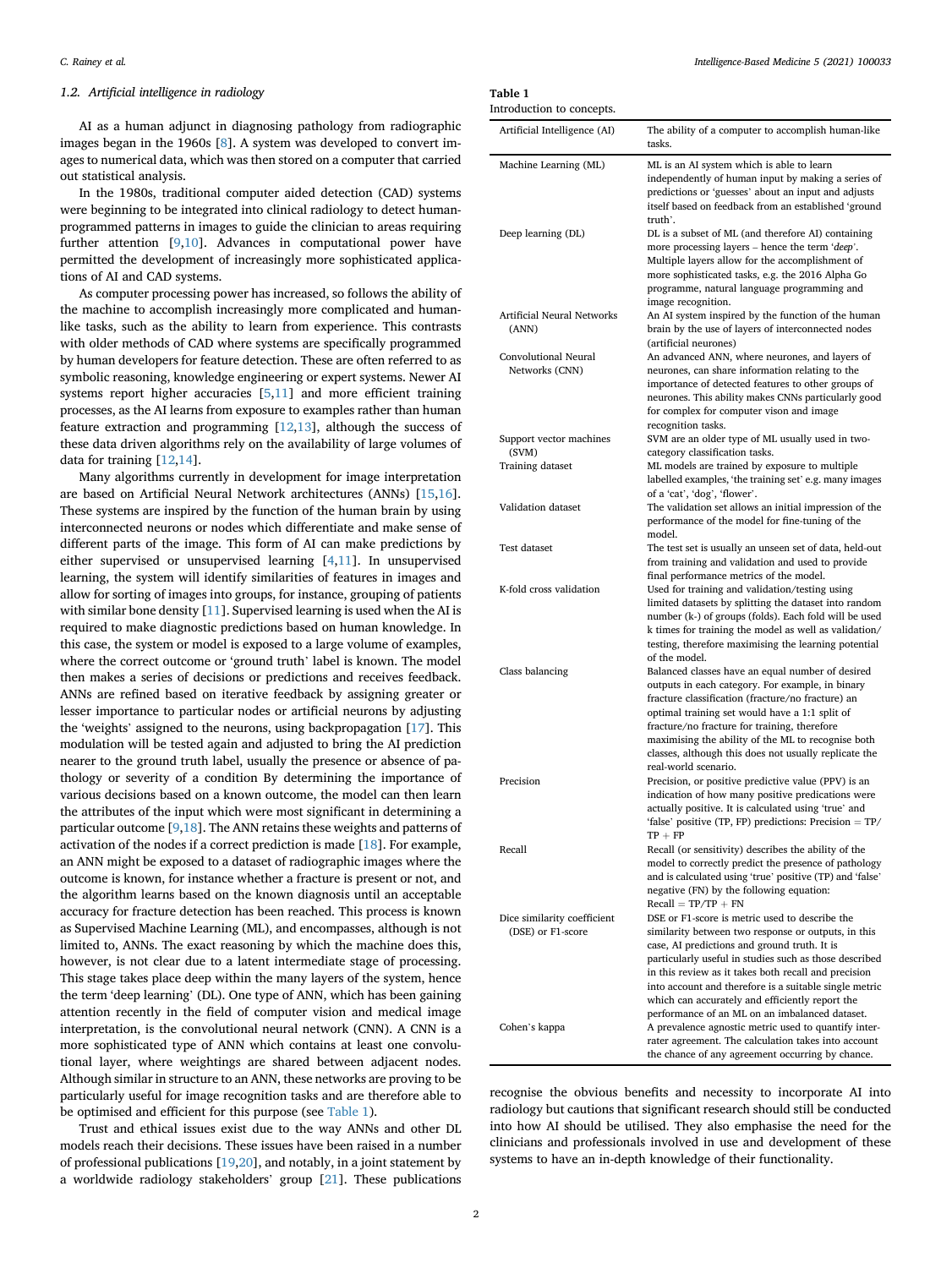## 1.3. Plain radiography in fracture identification

Fractures are a common reason for attendance at emergency departments around the world [[22\]](#page-16-20), although the use of AI to identify fractures on appendicular skeletal radiographs remains a relatively unexplored area. There were 2,489,052 hospital admissions for fractures in the ten-year period from 2004/2005 to 2013/2014 in England alone [\[22\]](#page-16-20), which represents 47.84 per 10,000 of the population. This figure can be assumed to be much greater when patients who are not admitted to hospital and patients who are found not to have fractures are considered in the figures. This figure only considers patients who have been diagnosed as having a fracture and who have been admitted to hospital as a result of this fracture. The number of patients who have had radiographic imaging and have been found to have no fracture and those who have been diagnosed with a fracture but not admitted to hospital are not reflected in these statistics, therefore, the number of patients presenting for imaging for fractures can be assumed to be much greater than this.

Although there are no figures available for the number of radiographs taken to identify fractures, an indication can be gleaned from the number of patients presenting to minor injuries units in the UK where attendances have increased from 28% of total Emergency Department attendances in 2008/9 to 33% in 2017/18 in England [[23\]](#page-16-21). Therefore, radiographic imaging for fracture identification contributes significantly to the workload of both radiologists and radiographers.

#### 1.4. Reporting of artificial intelligence in medical imaging studies

As the field of AI in medical imaging grows, so follows the need for effective dissemination of results of studies which include details of the construction and performance of various models. The publication of detailed explanation and code availability, will allow for replication and validation of the proposed AI, permitting more efficient development into clinically useful tools and may improve clinicians' trust. However, as AI in medical imaging in its current format is still relatively new, a standardised system for the reporting of such studies has been lacking until very recently. To address this emerging issue, a Checklist for Artificial Intelligence in Medical Imaging (CLAIM) [\[24\]](#page-16-22) has been produced, based on a modification of the Standards for Reporting of Diagnostic Accuracy Studies (STARD) [[25\]](#page-16-23) and is available at: [https://pubs.rsna.or](https://pubs.rsna.org/doi/pdf/10.1148/ryai.2020200029) [g/doi/pdf/10.1148/ryai.2020200029](https://pubs.rsna.org/doi/pdf/10.1148/ryai.2020200029). The use of this, or similar checklists should guide both AI in medical imaging researchers in the design and publication of findings and allow for robust review and comparison of the AI models proposed.

A robust review of the most recent developments and performances of AI systems is needed to provide a baseline of the state-of-the-art in AI to educate and inform those using and developing these systems for useful integration into the clinical workflow. This review aims to provide an insight into one area of development by providing a synthesis of the available literature on the performance of AI models to predict fractures on plain radiographic images.

#### 2. Methods

#### 2.1. Database search strategy

The search strategy for this review was designed in conjunction with a subject specialist librarian.

A search was conducted using broad search terms 'artificial intelligence' and 'computer aided diagnosis' was conducted on: Cochrane Library, PROSPERO, Ethos, ProQuest Dissertations, Google Scholar, JBI Database of Systematic Reviews and Implementation Reports. Results from this search were screened and none were found to match the search criteria and objectives of this paper.

A literature search was conducted in September 2019 and rerun in March and December 2020 to check for updates on the electronic

academic databases Medline, Embase, CINAHL, Inspec and PubMed using the following key terms:

(artificial intelligence OR deep learn\* OR machine learn\*) AND (computer aided diagnosis OR clinical decision mak\* OR automated diagnosis) AND (radiology OR radiography) with limits English language and human. A date range of 2016-present was applied to give an insight into the state-of-the-art of this rapidly evolving field and to attempt to ensure that the model architectures described in the literature were comparable. The first study in this field using 'modern' machine learning (ML) techniques was, to the best of the authors' knowledge, a study by Olczak et al., in 2017 [[26](#page-16-24)], as cited in Chung et al., 2018 [[27\]](#page-16-25). 2016 was then chosen as an assurance that any additional literature was identified.

To minimise the risk of introducing bias to this review, grey literature was sought from the following resources: Google Scholar, specialised databases (National Rehabilitation Information Centre, and the National Institute for Health Research Journals Library), and the International Clinical Trials Registry Platform. Hand searching of reference lists of articles and previous reviews was also performed to identify additional trials that were potentially eligible.

RefWorks Legacy® version was used to manage papers identified as a result of these searches. Duplicates were removed and all papers were screened for eligibility by reading titles and abstracts when the title did not adequately describe the study. The inclusion and exclusion criteria detailed in [Table 2](#page-2-0) were applied. Each remaining paper was read in full, and inclusion and exclusion criteria were applied again. This process is clarified in [Fig. 1.](#page-3-0)

#### 2.2. Data analysis

Each paper was read thoroughly, and data was extracted under the following headings: Anatomical area, pathology focus, determination of truth/reference standard, ML description/techniques, feature engineering detail, training set/method, test set/method, class balancing, performance metrics/results, methods to explain ML decision and misclassification explanation. Investigation into code availability was conducted by search of both the paper and any supplementary data provided.

# 3. Findings

#### 3.1. Search results

Following searching of academic databases listed, 2786 papers were identified. An additional two papers were identified from grey literature and reference lists of included articles. 225 duplicate papers were removed. Following application of inclusion and exclusion criteria, by means of manual title and abstract screening of the remaining 2563 papers, 23 papers remained. All papers were read in full by the authors, and 13 papers were excluded for the reasons outlined in [Fig. 1](#page-3-0). At this stage, ten studies remained for full data analysis. A final inspection of grey literature and full search on all databases was conducted in December 2020 to identify any recent updates. A further seven papers were identified and included in this paper; however, two papers were unavailable

<span id="page-2-0"></span>

| ю<br>, |  |
|--------|--|
|        |  |

| Inclusion and exclusion criteria applied to search results. |
|-------------------------------------------------------------|
|-------------------------------------------------------------|

| Inclusion                                        | Exclusion                                                                                       |
|--------------------------------------------------|-------------------------------------------------------------------------------------------------|
| Diagnostic imaging -                             | Specialised imaging – CT, NM, MRI,                                                              |
| conventional radiography                         | mammography                                                                                     |
| All bone fracture diagnostic                     | Non-diagnostic procedures – therapies and                                                       |
| studies                                          | segmentation                                                                                    |
| Recent publications - 2016-                      | Artificial intelligence used for any other reason                                               |
| present                                          | other than obtaining/assisting with diagnosis of                                                |
| Experimental study (with<br>performance results) | fractures<br>Studies published before 2016<br>Information only papers – no experimental results |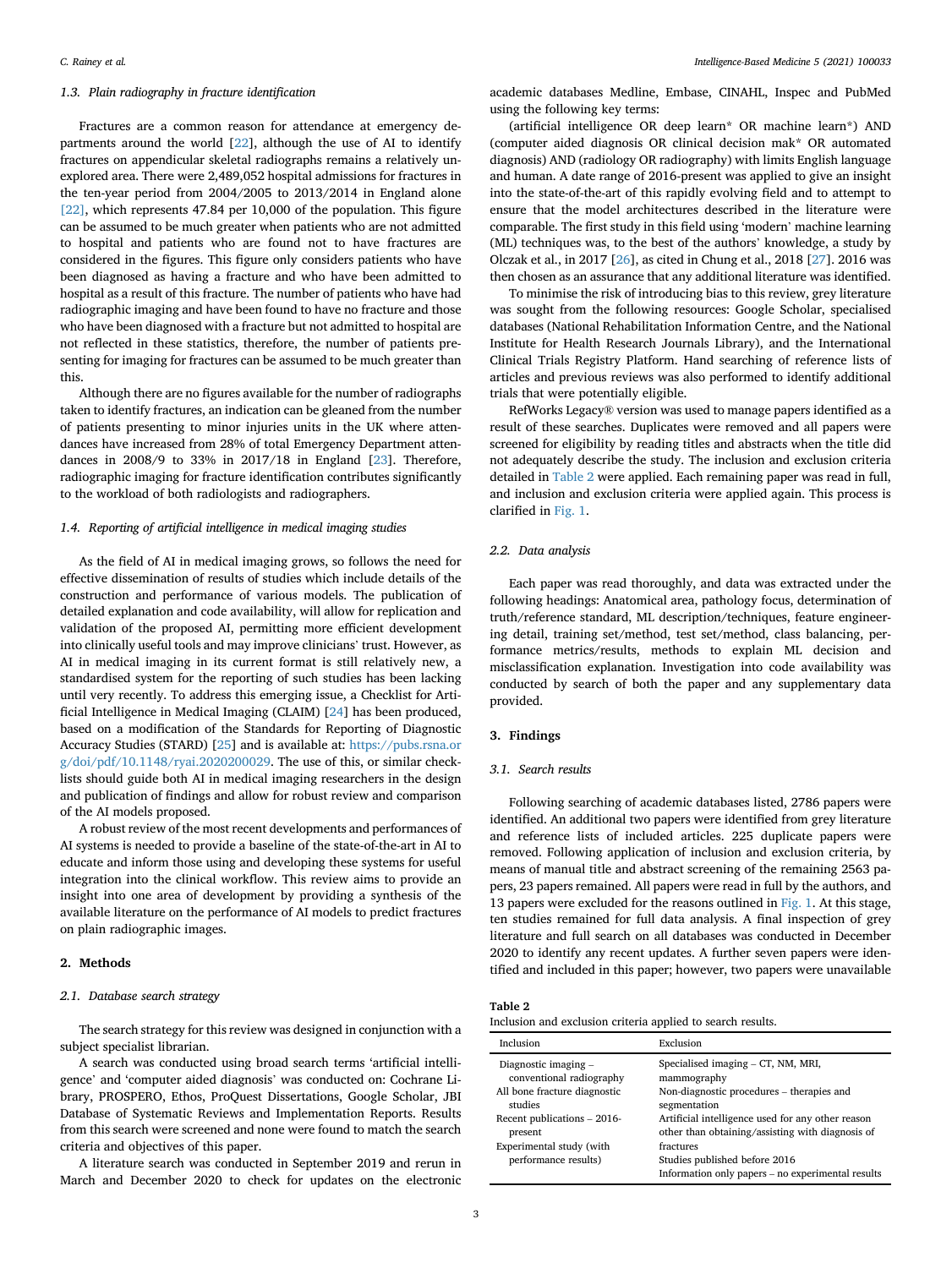<span id="page-3-0"></span>

Fig. 1. Prisma flow chart.

due to institutional access issues. One of these papers has been located through a search on ARXIV and is included in this review. The one remaining paper is discussed in the recommendations section and details are in the reference list of this paper. There are, therefore, sixteen papers included in this review.

Extracted data is presented in full in [Tables 3](#page-4-0)–[5.](#page-4-0)

#### 3.2. Anatomical area ([Table 3\)](#page-4-0)

All studies included were determining either the presence of a fracture or classification of fracture severity. Anatomical area varied across the studies. Four studies focused on the wrist and distal radius [\[29](#page-16-26),[33](#page-17-0),[35,](#page-17-1) [38\]](#page-17-2), eight on hip or pelvis fractures [\[28](#page-16-27)[,30](#page-16-28)[,31](#page-16-29)[,34](#page-17-3)[,37](#page-17-4)[,39](#page-17-5)–[41](#page-17-5)], one on proximal humerus [[27\]](#page-16-25), one on dental fractures [[32\]](#page-17-6), one paper focused on ankle fractures [\[36\]](#page-17-7) and one study investigated a range of anatomical areas [[26\]](#page-16-24), as listed in [Table 3,](#page-4-0) with fracture detection as the pathological focus.

#### 3.3. Pathology focus ([Table 3\)](#page-4-0)

Featured models used both binary detection and multi-class classification as outcomes, i.e. presence of fracture, expressed as a binary prediction (fracture/no fracture) and classification of fracture severity and location of fracture as multi-class problems. Binary classes used to predict hip, wrist, ankle and hand were reported in the studies, while fracture location and multi-class discrimination was determined for hip and shoulder radiographs. One study used only a region of interest box to identify the area of abnormality on orthopantomographic images, rather than textual diagnoses [[32\]](#page-17-6).

#### 3.4. Prediction classes – description/number ([Table 3\)](#page-4-0)

Twelve of the sixteen studies reported the ability of a convolutional neural network to predict the presence or absence of a fracture [[28](#page-16-27)–[31,](#page-16-27) [33](#page-17-0)–[38](#page-17-0),[40,](#page-17-8)[41\]](#page-17-9). Five studies included some discrimination of the location or severity of any identified fractures [\[27](#page-16-25)[,34](#page-17-3)[,37](#page-17-4)[,39](#page-17-5),[41\]](#page-17-9). One of these studies classified fractures according to a well-known scale for proximal humerus fractures [\[27](#page-16-25)].

All others focussed on proximal femur/hip fractures. Two studies required the model to decide between three classes, one relating to the presence of a fracture and two choices of classification according to a well know classification system [[34,](#page-17-3)[39\]](#page-17-5). One of these studies further subclassified one of the categories [[39\]](#page-17-5). A further study which also required the model to make a choice of three outputs required the AI to determine presence or absence of a fracture with the additional option of 'missing' [[26\]](#page-16-24), although the meaning of this is unclear. The study with the largest number of output options investigated an AI model's ability to classify the type of proximal femur abnormality by presence and location of any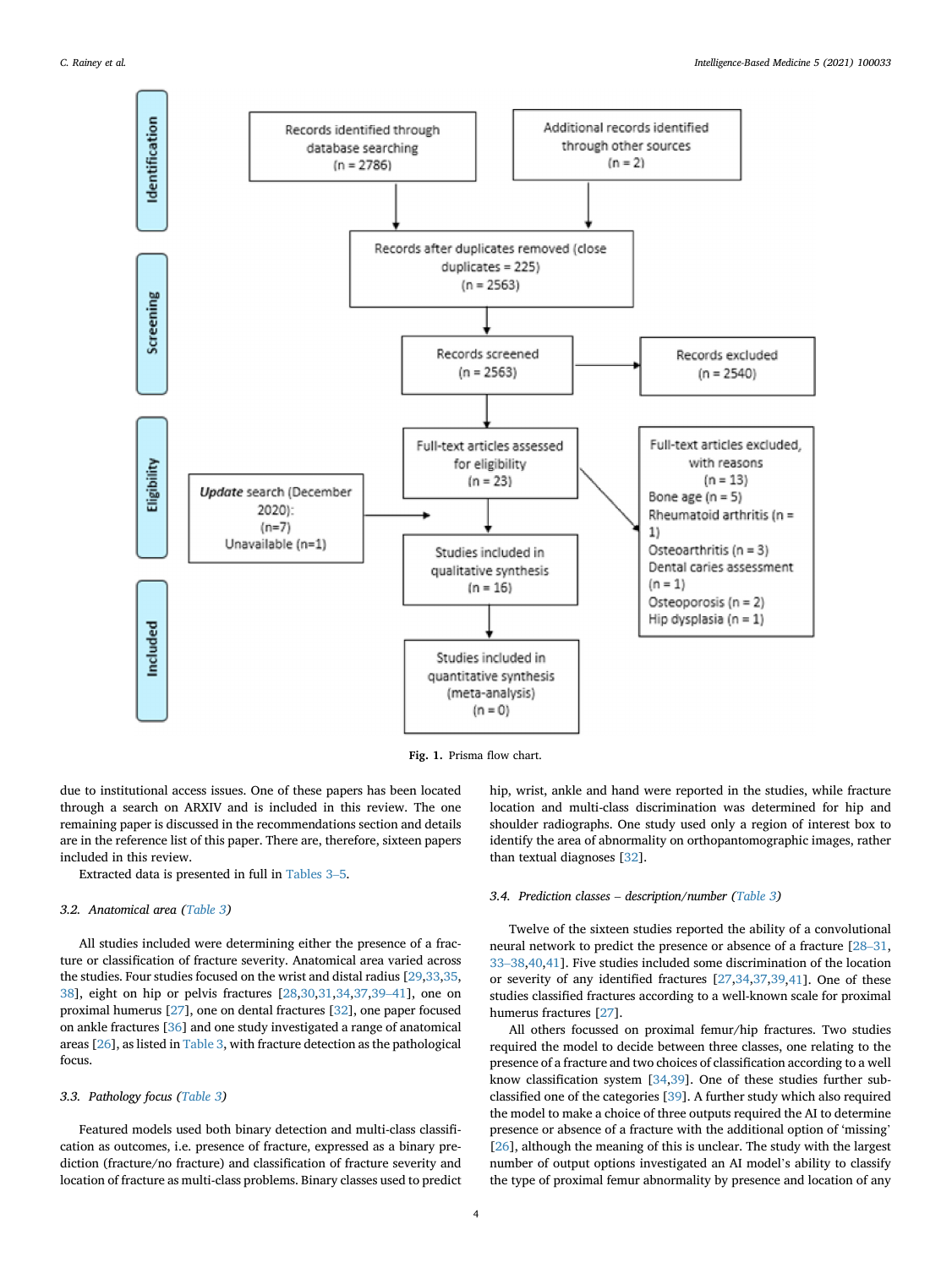#### <span id="page-4-0"></span>Table 3

Anatomical and pathological focus of AI model.

| <b>F-1</b><br>Author/Country/<br>Year                             | Anatomical area                                              | Pathology focus                                      | Prediction classes – description/number                                                                                                                                                                                                                                                       | Determination of truth/reference standard                                                                                                                                                                                                                                                                                                                                                                                                                                                                                                     |
|-------------------------------------------------------------------|--------------------------------------------------------------|------------------------------------------------------|-----------------------------------------------------------------------------------------------------------------------------------------------------------------------------------------------------------------------------------------------------------------------------------------------|-----------------------------------------------------------------------------------------------------------------------------------------------------------------------------------------------------------------------------------------------------------------------------------------------------------------------------------------------------------------------------------------------------------------------------------------------------------------------------------------------------------------------------------------------|
| Badgeley et al,                                                   | Pelvis/hip                                                   | Hip fracture                                         | Two - Fracture/no fracture                                                                                                                                                                                                                                                                    | Inferred from patient's clinical notes: radiologist                                                                                                                                                                                                                                                                                                                                                                                                                                                                                           |
| 2019. USA [28]<br>Bluthgen et al,<br>2020.<br>Switzerland<br>[29] | Wrist (distal radius)<br>single and multi-view<br>comparison | Distal radius<br>fracture/no fracture                | Two - defect (0 - fracture); intact (1 - no<br>fracture).                                                                                                                                                                                                                                     | comment: 'acute fracture' or 'no acute fracture'.<br>TRAINING SET - radiology reports $+$ confirmation by<br>two radiology residents (3rd and 5th year) using<br>electronic healthcare record, CT scans and images.<br>EXTERNAL SET (MURA) - interpreted by radiology<br>residents as above for fracture/no fracture. AREA<br>AGREEMENT – Region of interest drawn by radiologists<br>(agreement with each other if Dice Similarity Coefficient<br>$(DCE) = 0.7$ ) and deep learning system agree if overlap<br>(does not state by how much). |
| Cheng et al, 2019.<br>Taiwan [30]                                 | Pelvis                                                       | Hip fracture                                         | Two – fracture/no fracture                                                                                                                                                                                                                                                                    | Diagnosis from trauma registry. Computed Tomography<br>(CT), clinical course and other imaging used to<br>determine equivocal cases.                                                                                                                                                                                                                                                                                                                                                                                                          |
| Chung et al, 2018.<br>South Korea<br>$[27]$                       | Proximal humerus<br>(shoulder) single view                   | Fracture - detection<br>and classification.          | Five - Neer's classification of proximal<br>humerus fractures - four types of fracture +<br>$normal = five classification$                                                                                                                                                                    | Two shoulder orthopaedists and one radiologist<br>(musculoskeletal specialist). When no agreement from<br>independent reports, CT and other imaging is checked. If<br>still no agreement, image excluded.                                                                                                                                                                                                                                                                                                                                     |
| Damien et al,<br>2019. Lebanon<br>[31]                            | Pelvis fracture -<br>iliopectineal line only                 | Iliopectineal line<br>disruption                     | Two - Positive/negative for fracture. Feature<br>extraction, size of connected components,<br>number of connected components (or 'parts' of<br>pelvis)                                                                                                                                        | Unclear - Radiopaedia diagnoses assumed                                                                                                                                                                                                                                                                                                                                                                                                                                                                                                       |
| Fukuda et al,<br>2019. Japan<br>$[32]$                            | Dental OPG                                                   | Vertical root<br>fractures                           | Region of interest indication by ML                                                                                                                                                                                                                                                           | Two oral and maxillofacial radiologist and one<br>endodontist set regions of interest containing fractures.                                                                                                                                                                                                                                                                                                                                                                                                                                   |
| Gan et al, 2019.<br>China $[33]$                                  | Distal radius                                                | Fractures - distal<br>radius (wrist)                 | Initial region of interest - localisation of distal<br>radius only.<br>Two – fracture/no fracture on final regions of<br>interest.                                                                                                                                                            | Radiology report plus verification from two senior<br>orthopaedists (in cases of no agreement, consensus was<br>obtained from a third senior orthopaedist and<br>corresponding CT scans)                                                                                                                                                                                                                                                                                                                                                      |
| Jiménez-Sanchez<br>et al (2019) [34]                              | Proximal femur                                               | Fractures -<br>localisation and<br>classification    | 1) Binary classification - Fracture/no fracture<br>2) Discrimination – classes A, B and no fracture                                                                                                                                                                                           | Three clinical experts provided class labels and<br>localisation of the head of femur using region of interest<br>boxes: one trauma surgeon, one senior radiologist and<br>one trauma surgery resident (5th year) evaluated a <i>split</i><br>of the dataset each.                                                                                                                                                                                                                                                                            |
| Kim and<br>McKinnon,<br>2018. UK [35]                             | Wrist (lateral)                                              | Fractures - distal<br>radius or ulna                 | Two - Fracture/no fracture                                                                                                                                                                                                                                                                    | Radiology report and registrar verification                                                                                                                                                                                                                                                                                                                                                                                                                                                                                                   |
| Kitamura et al,<br>2019. USA [36]                                 | Single and multi-view<br>ankle.                              | Fractures                                            | Two - Fracture/no fracture                                                                                                                                                                                                                                                                    | Radiology reports reviewed by radiologist and 4th year<br>radiology resident.                                                                                                                                                                                                                                                                                                                                                                                                                                                                 |
| Krogue et al,<br>2020. USA [37]                                   | Hip                                                          | Fractures                                            | Binary task: fractured/not fractured<br>Classification task:<br>Fractured (undisplaced femoral neck,<br>displaced femoral neck fractures,<br>intertrochanteric fractures)<br>Unfractured<br>Containing hardware (previous internal<br>fixation, arthroplasty)<br>Localisation by bounding box | Review by two orthopaedic residents. In cases of<br>uncertainty, computed tomography, magnetic<br>resonance imaging and post-surgical imaging was used<br>as confirmation.                                                                                                                                                                                                                                                                                                                                                                    |
| Lindsay et al,<br>2018. USA [38]                                  | Wrist                                                        | Fractures                                            | Two - fracture/no fracture                                                                                                                                                                                                                                                                    | One or more senior sub-specialist orthopaedic surgeons<br>using a bounding box to locate pathology.                                                                                                                                                                                                                                                                                                                                                                                                                                           |
| Olczak et al, 2017.<br>Sweden [26]                                | Hand, scaphoid, wrist<br>and ankle.                          | Fractures, body part,<br>laterality and exam<br>view | Three for pathology-yes/no/missing fracture.<br>Side: Left/Right.<br>View: distal, Antero-posterior, oblique,<br>proximal, radial, lateral, ulnar, missing.<br>Body part: finger, thumb, scaphoid, hand,<br>wrist, ankle, missing.                                                            | Automated language extraction from radiologists'<br>reports, along with 'multiple visits'. Other information<br>(laterality, body part, view) from DICOM headings.                                                                                                                                                                                                                                                                                                                                                                            |
| Tanzi et al, 2020.<br>Italy, Sweden<br>$[39]$                     | Proximal femur                                               | Classification of<br>fractures                       | 1) Three-class discrimination (unfractured,<br>type A fracture, type B fracture)<br>2) Sub-classification of the type A fracture $-$<br>A1, A2 and A3.                                                                                                                                        | Senior trauma surgeon and specialist orthopaedist<br>reviewed all images in initial dataset.                                                                                                                                                                                                                                                                                                                                                                                                                                                  |
| Urakawa et al,<br>2019. Japan<br>[40]                             | Inter trochanteric hip<br>fractures                          | Detection of fracture                                | Two: fracture/no fracture                                                                                                                                                                                                                                                                     | Single orthopaedic surgeon using antero-posterior hip<br>radiographs (in 91.7% of cases), lateral hip radiographs<br>(50 patients), computed tomography (seven patients)<br>and magnetic resonance scan results (90 patients) and<br>surgical intervention.                                                                                                                                                                                                                                                                                   |
| Yu et al, 2020.<br><b>USA</b> [41]                                | Proximal femoral<br>fractures                                | Detection of fracture                                | Two: fracture/no fracture $+$ localisation:<br>transcervical, intertrochanteric,<br>subtrochanteric.                                                                                                                                                                                          | Musculoskeletal radiologist from antero-posterior<br>radiographs and confirmed by either computed<br>tomography or operative report.<br>Localisation by classifying the fracture in one of three<br>pre-specified areas                                                                                                                                                                                                                                                                                                                       |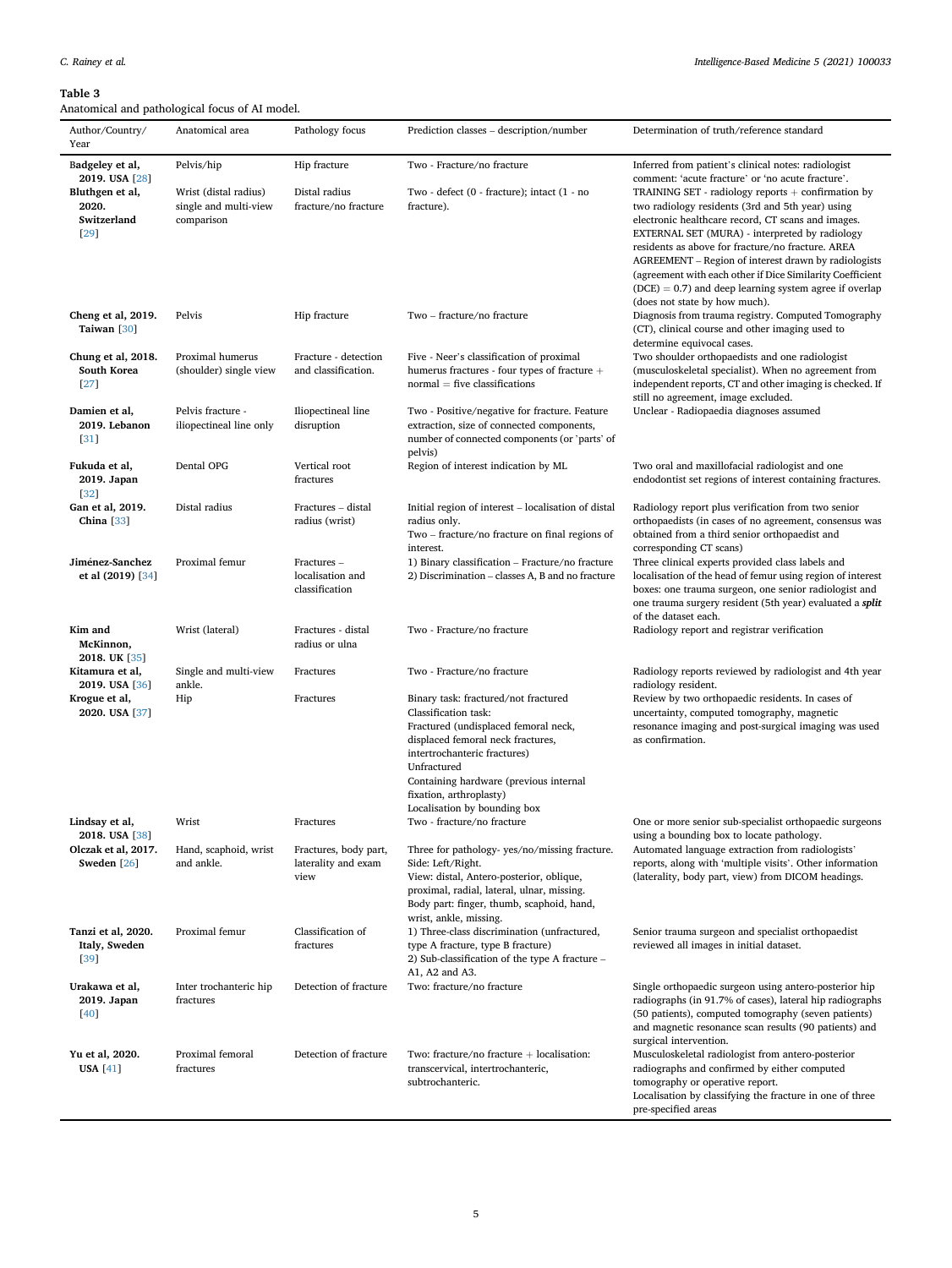#### <span id="page-5-0"></span>Table 4

AI development, training and testing methods.

| Author/<br>Country/Year                              | ML description/<br>techniques                                                                                  | Feature engineering<br>detail                                                                                                                                                                                                                              | Training set/method                                                                                                                                                                                                                                                                                                                                                                                                                                                                                                                                                                        | Training set<br>demographics                                                                                                                                               | Test set/method<br>(Sample size/cases)                                                                                                                                                                       | Class balancing                                                                                                                                                                                                                                                                                                                                                   |
|------------------------------------------------------|----------------------------------------------------------------------------------------------------------------|------------------------------------------------------------------------------------------------------------------------------------------------------------------------------------------------------------------------------------------------------------|--------------------------------------------------------------------------------------------------------------------------------------------------------------------------------------------------------------------------------------------------------------------------------------------------------------------------------------------------------------------------------------------------------------------------------------------------------------------------------------------------------------------------------------------------------------------------------------------|----------------------------------------------------------------------------------------------------------------------------------------------------------------------------|--------------------------------------------------------------------------------------------------------------------------------------------------------------------------------------------------------------|-------------------------------------------------------------------------------------------------------------------------------------------------------------------------------------------------------------------------------------------------------------------------------------------------------------------------------------------------------------------|
| Badgeley et al,<br>2019. USA<br>[28]                 | Inception V3<br>pretrained on<br>ImageNet                                                                      | 299 $\times$ 299 pixels                                                                                                                                                                                                                                    | 23,602 hip radiographs<br>Train:test 3:1.<br>Optimised parameters from<br>the ImageNet challenge.<br>Penultimate layer is<br>removed, leaving 2048<br>image feature scores which<br>are used in subsequent<br>unsupervised models.<br>Dimension reduction<br>techniques were used to<br>'visualise the distribution of<br>image variation' (p31). t-<br>Distributed Stochastic<br>Neighbor Embedding (t-SNE)<br>projected the image feature<br>vector into a 2 d plane with<br>the R package. (50<br>dimensions, perplexity 30,<br>theta 0.5, initial momentum<br>0.5, final momentum 0.8, | Female 66%<br>Mean age 61<br>Mean body mass<br>index 28<br>Number of<br>scanners 11                                                                                        | Train: test 3:1 of 23,602<br>hip radiographs.<br>Confounding factors<br>removed for testing -<br>patient trait, scanner<br>type and 'other<br>information'                                                   | Full dataset: 3% fracture<br>$n = 779.$<br>Test set: 3% fracture<br>No attempts to<br>artificially balance<br>classes.                                                                                                                                                                                                                                            |
| Bluthgen et al,<br>2020.<br>Switzerland<br>[29]      | Manufacturing CNN.<br>Retrained for fracture<br>detection. ViDi image<br>analysis software<br>(deep learning). | MURA dataset has a<br>maximum pixel height<br>of 512 pixels. Internal<br>dataset resized to match<br>this. Aspect ratio<br>maintained.PNG<br>format. Single images<br>used for training.<br>Images (AP and lateral)<br>together on same image<br>for test. | learning rate 200)<br>524 radiographs.<br>Grid search plug-in used to<br>test hyperparameter<br>combinations. Two best<br>combinations used for<br>training:<br>Hyperparameters selected<br>and best 2 chosen to train:<br>Model 1-85 pixels Model<br>2–60 pixels. Both: 150<br>epochs, contrast 50%, aspect<br>ratio 10%, rotation 10%,<br>shear 20%, scale 1-%,<br>sampling density 5,<br>luminance 40%.<br>'Data augmentation' had a<br>positive effect on model<br>performance in the                                                                                                  | Not explicitly<br>stated                                                                                                                                                   | <b>INTERNAL</b> and<br>EXTERNAL (MURA)<br>sets. Internal set: 100<br>radiographs, 42%<br>fracture. External set:<br>200 radiographs (AP<br>and lateral) - 100 cases.<br>50% fracture (50 cases/<br>50 cases) | Total training set: 524<br>radiographs, 166<br>fracture (31.7%<br>fracture).<br>Test set: external test set<br>balanced: 50 fracture 50<br>no fracture.<br>Internal test set: 42%<br>fracture.<br>No attempts to<br>artificially balance<br>classes in training data<br>set. External data set<br>intentionally balanced.                                         |
| Cheng et al,<br>2019.<br>Taiwan [30]                 | DenseNet 121                                                                                                   | Whole images. Resized<br>to $512 \times 512$ pixels with<br>8-bit greyscale colour.                                                                                                                                                                        | validation stage.<br>Pretrained on limb<br>radiographs - 25,505 (90%<br>train, 10% valid). Retrained<br>on pelvic radiographs - 3605<br>(80% train, 20% valid).<br>Batch size 8. Adam optimiser<br>used. Initial learning rate of<br>$10^{-3}$ Final model trained on<br>60 epochs.<br>Data augmentation in<br>training: zoom 10%,<br>horizontal flip, vertical flip,<br>rotation 10°                                                                                                                                                                                                      | Mean age with<br>fracture: 72.34<br>Mean age without<br>hip fracture:<br>44.88<br>Gender with hip<br>fracture: 42%<br>male<br>Gender without<br>hip fracture: 68.2<br>male | 100 pelvis radiographs:<br>25 femoral neck<br>fracture, 25<br>intertrochanteric<br>fracture, 50 no fracture.                                                                                                 | PELVIS training model:<br>1975 fracture/1630 no<br>fracture.<br>Test set: balanced test<br>set: 50 no fracture; 50<br>fracture.<br>No attempts to<br>artificially balance<br>classes in training set.                                                                                                                                                             |
| Chung et al,<br>2018. South<br>Korea <sup>[27]</sup> | Pretrained Microsoft<br>ResNet-152, fine-<br>tuned on images from<br>dataset.                                  | Cropped images to<br>include humeral head<br>making up<br>approximately 50% of<br>image size. $256 \times 256$<br>pixel (downsized)                                                                                                                        | Full dataset - 1891 AP<br>shoulder radiographs from 7<br>different hospitals. Training<br>on $9/10$ of dataset +<br>remnants. Repeated three<br>times. Caffe 9 used on<br>Ubuntu 16.04 with NVIDIA<br>GTX 1070. ResNet fine-tuned<br>final layers: 'base lr: 0.0001;<br>max: 3 epochs; step:<br>2 epochs; gamma: 0.1;<br>weight decay: 0.00001; train<br>batch size: 24; 1 epoch.'<br>(suppl. data)<br>Classification training: Non<br>fracture radiographs<br>removed to reduce<br>overfitting.                                                                                           | Total dataset:<br>1891 patients<br>(591 men, mean<br>age: 65                                                                                                               | 1/10 of total dataset.<br>CNN v human study: 3<br>groups of readers: 28<br>GPs; 11 general<br>orthopaedists; 19<br>shoulder orthopaedists.                                                                   | Full dataset: 1376<br>fracture cases, 515<br>normal from dataset of<br>1891 images. 346, 514,<br>269, 247 and 515 for<br>greater tuberosity,<br>surgical neck, three-part<br>fractures, four-part<br>fractures and no fracture<br>classes respectively.<br>No attempts to<br>artificially balance<br>classes apparent in<br>either training or test<br>data sets. |

14 images for testing

(continued on next page)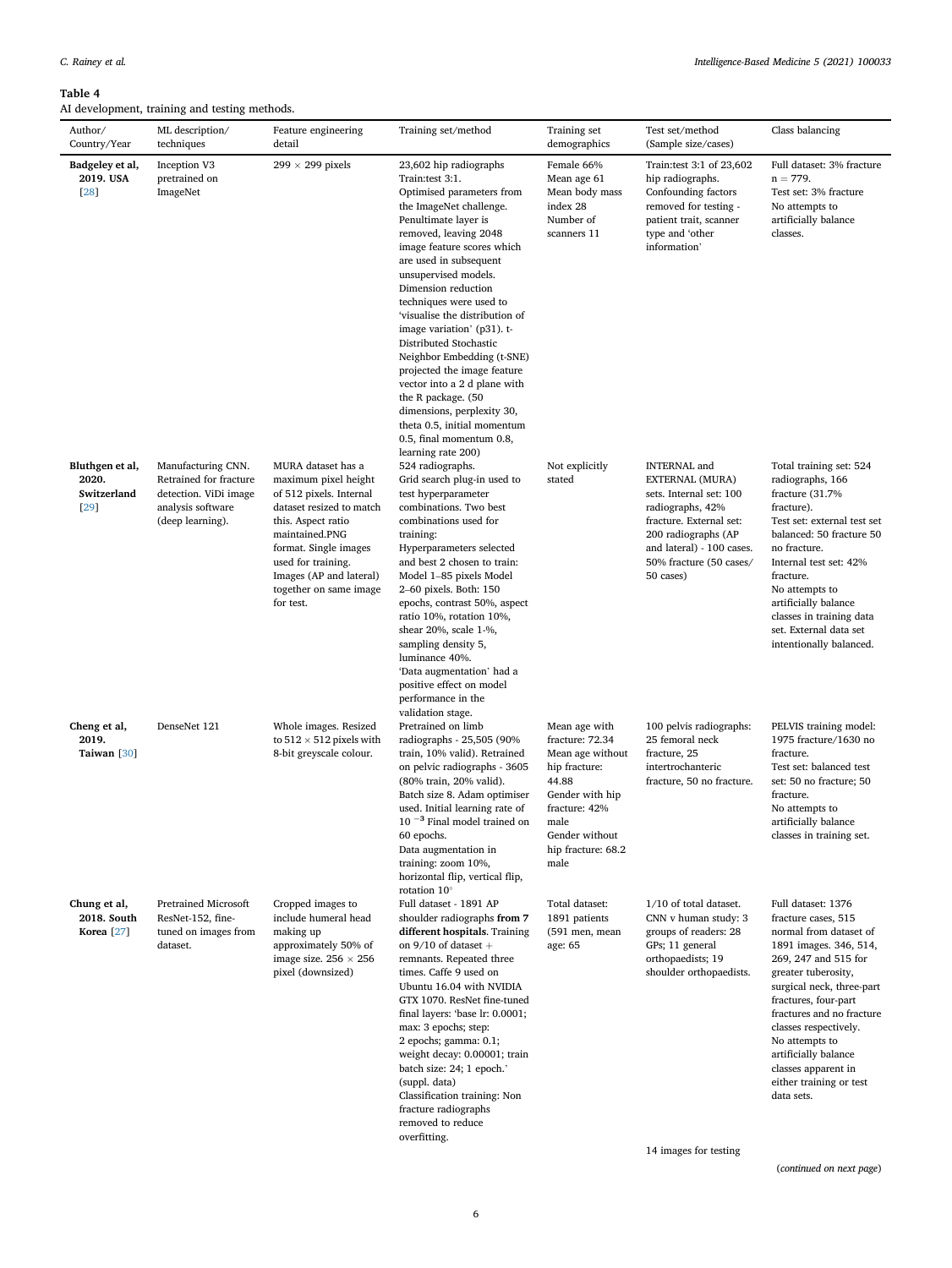# Table 4 (continued )

| Author/<br>Country/Year                                                           | ML description/<br>techniques                                                                                                                          | Feature engineering<br>detail                                                                                                                                             | Training set/method                                                                                                                                                                                                                                                                                                                                                                                                                                                                                                                                                                                                                                                                                                                                                             | Training set<br>demographics                                                                                                                                                                                | Test set/method<br>(Sample size/cases)                                                                                                           | Class balancing                                                                                                                                                                                                                                                                                                                                                                                                                                                                                                                                                                                                                                              |
|-----------------------------------------------------------------------------------|--------------------------------------------------------------------------------------------------------------------------------------------------------|---------------------------------------------------------------------------------------------------------------------------------------------------------------------------|---------------------------------------------------------------------------------------------------------------------------------------------------------------------------------------------------------------------------------------------------------------------------------------------------------------------------------------------------------------------------------------------------------------------------------------------------------------------------------------------------------------------------------------------------------------------------------------------------------------------------------------------------------------------------------------------------------------------------------------------------------------------------------|-------------------------------------------------------------------------------------------------------------------------------------------------------------------------------------------------------------|--------------------------------------------------------------------------------------------------------------------------------------------------|--------------------------------------------------------------------------------------------------------------------------------------------------------------------------------------------------------------------------------------------------------------------------------------------------------------------------------------------------------------------------------------------------------------------------------------------------------------------------------------------------------------------------------------------------------------------------------------------------------------------------------------------------------------|
| Damien et al,<br>2019.<br>Lebanon<br>$[31]$                                       | Support Vector<br>Machines (SVM).<br>Neural network<br>(limited information):<br>2 hidden layer, six<br>neurons per layer.                             | Radiologist or surgeon<br>selects Region of<br>interest (ROI)<br>demarcating<br>iliopectineal line. Image<br>denoising and edge<br>detection performed,<br>then smoothed. | Dataset from Radiopaedia<br>®radiographs. Neural<br>network: 75 images for<br>training $+11$ for validation.<br>100 for SVM<br>SVM - radial basis function<br>used as kernel.<br>NN – two hidden layers, six<br>neurones in each layer,<br>hyperbolic tangent as<br>activation function.                                                                                                                                                                                                                                                                                                                                                                                                                                                                                        | Not explicitly<br>stated                                                                                                                                                                                    |                                                                                                                                                  | % of training and testing<br>images in each class is<br>unclear.<br>No attempts to<br>artificially balance<br>classes apparent.                                                                                                                                                                                                                                                                                                                                                                                                                                                                                                                              |
| Fukuda et al,<br>2019. Japan<br>$[32]$                                            | Digits v 5.0 training<br>system - customised<br>DetectNet                                                                                              | .JPEG images<br>downsized to 900 $\times$ 900<br>for ML                                                                                                                   | 300 Orthopantomographic<br>images<br>Total number of teeth not<br>stated.<br>Trained on Ubuntu 16.04<br>operating system, GEForce<br>1080Ti GPU (Nvidia) over<br>1000 epochs using Adam<br>solver with an initial learning<br>rate of 0.0001. Five models<br>created and tested with test<br>set for each (five-fold cross<br>validation).                                                                                                                                                                                                                                                                                                                                                                                                                                      | 50% male/female<br>Mean age 66.05                                                                                                                                                                           | Five-fold cross<br>validation. Four parts of<br>dataset train and<br>validation. Repeated<br>five times, changing<br>TEST dataset each time.     | 300 OPG - 330 fractured<br>teeth in total. Total teeth<br>not stated.<br>At least one vertical root<br>fracture per OPG.<br>Test set: demographics<br>of test data set not<br>explicitly stated<br>No attempts to<br>artificially balance<br>classes in training or test<br>data sets.                                                                                                                                                                                                                                                                                                                                                                       |
| Gan et al,<br>2019. China<br>$[33]$                                               | Inception V4: authors<br>reported that this ML<br>has achieved 'state of<br>the art results in<br>recent image<br>classification<br>contests' (p. 396) | Whole radiograph.JPEG<br>images, resized to 600<br>$\times$ 800 pixels. Resultant<br>region of interest<br>containing distal radius<br>resized to 200 $\times$ 200        | Training dataset: 2040<br>antero-posterior wrist<br>radiographs: 1341 with<br>fracture, 699 no fracture for<br>region of interest<br>identification.<br>Resultant region of interest<br>$radiography + augmentation:$<br>6120 images: 4023 with<br>fracture, 2097 no fracture for<br>final testing and validation<br>(15% for validation)<br>For diagnostic CNN:<br>Google open source<br>TensorFlow 1.11.0 on<br>Ubuntu 16.04. NVIDIA Titan<br>Χ.<br>'Optimiser, stochastic<br>gradient descent; batch size,<br>100; dropout, 0.5; 20,000<br>iterations; initial learning<br>rate, 0.001; learning rate<br>decay type, fixed.' (Suppl<br>data)                                                                                                                                 | Entire dataset:<br>1366 men, 974<br>females.<br>With fracture:<br>56% men, 44%<br>female.<br>Without fracture:<br>63% men, 37%<br>female.<br>Mean age 48<br>(mean age with<br>fracture: 48,<br>without: 48) | 300 antero-posterior<br>wrist radiographs: 150<br>with fracture, 150 no<br>fracture                                                              | 1341 fracture/699 no<br>fracture in initial<br>dataset. Following<br>augmentation: 4023<br>fracture/2097 no<br>fracture in final (region<br>of interest) dataset used<br>for training.<br>Augmentation was not<br>intended to balance<br>classes<br>Balanced test dataset<br>$(150 \# / 150 \text{ no } \#).$                                                                                                                                                                                                                                                                                                                                                |
| Jiménez-<br>Sanchez et<br>al (2019),<br>Spain,<br>Germany<br>and France<br>$[34]$ | For classification task:<br>ResNet, pretrained on<br>ImageNet.<br>For localisation:<br>AlexNet.                                                        | ResNet; radiographs<br>downsized to 224 $\times$ 224<br>pixels<br>AlexNet: radiographs<br>downsized to 227 $\times$ 227                                                   | Initial dataset: 780<br>subsequently sampled pelvis<br>radiographs of patients with<br>proximal femur fractures. 4%<br>of patients had antero-<br>posterior projections. The<br>remainder had antero-<br>posterior and lateral<br>projections. Most cases had<br>one non-fractured proximal<br>femur.<br>Train:validate:test<br>70:10:20%<br>Training on a Linux based<br>workstation (16 GB RAM,<br>Intel Xenon CPU at 3.5 GHz,<br>64 GB GeForce GTX 1080).<br>Stochastic gradient descent<br>for optimisation. Models<br>trained until convergence<br>(Classification and<br>localisation: 80 and 200<br>epochs respectively). Batch<br>size 64. Momentum 0.9 for<br>all models. Learning rate<br>initialised $1 \times 10^{-2}$ for<br>classification and $1 \times 10^{-8}$ | 69% female.<br>Mean age 75.7 $\pm$<br>13.2                                                                                                                                                                  | 1) Binary classification<br>task: not fractured/<br>abnormal: 115/115<br>2) Discrimination task:<br>Classes A, B and no<br>fracture: 55; 60; 55. | Data augmentation:<br>translation, scaling and<br>rotation<br>Training set of pelvises<br>with at least one<br>fractured hip. Pelvis<br>radiographs (two<br>femora) were parted in<br>two (one femur each<br>image) resulting in 780<br>fractured femora and<br>567 not fractured for<br>two class problem.<br>Three-class problem<br>(type A, B and not<br>fractured): 327, 453 and<br>567 respectively.<br>No explicit attempt to<br>further balance of<br>training dataset.<br>Intentionally class<br>balanced test sets:<br>1) Binary classification<br>task: not fractured/<br>abnormal: 115/115<br>(images from three class<br>problem plus additional |

(continued on next page)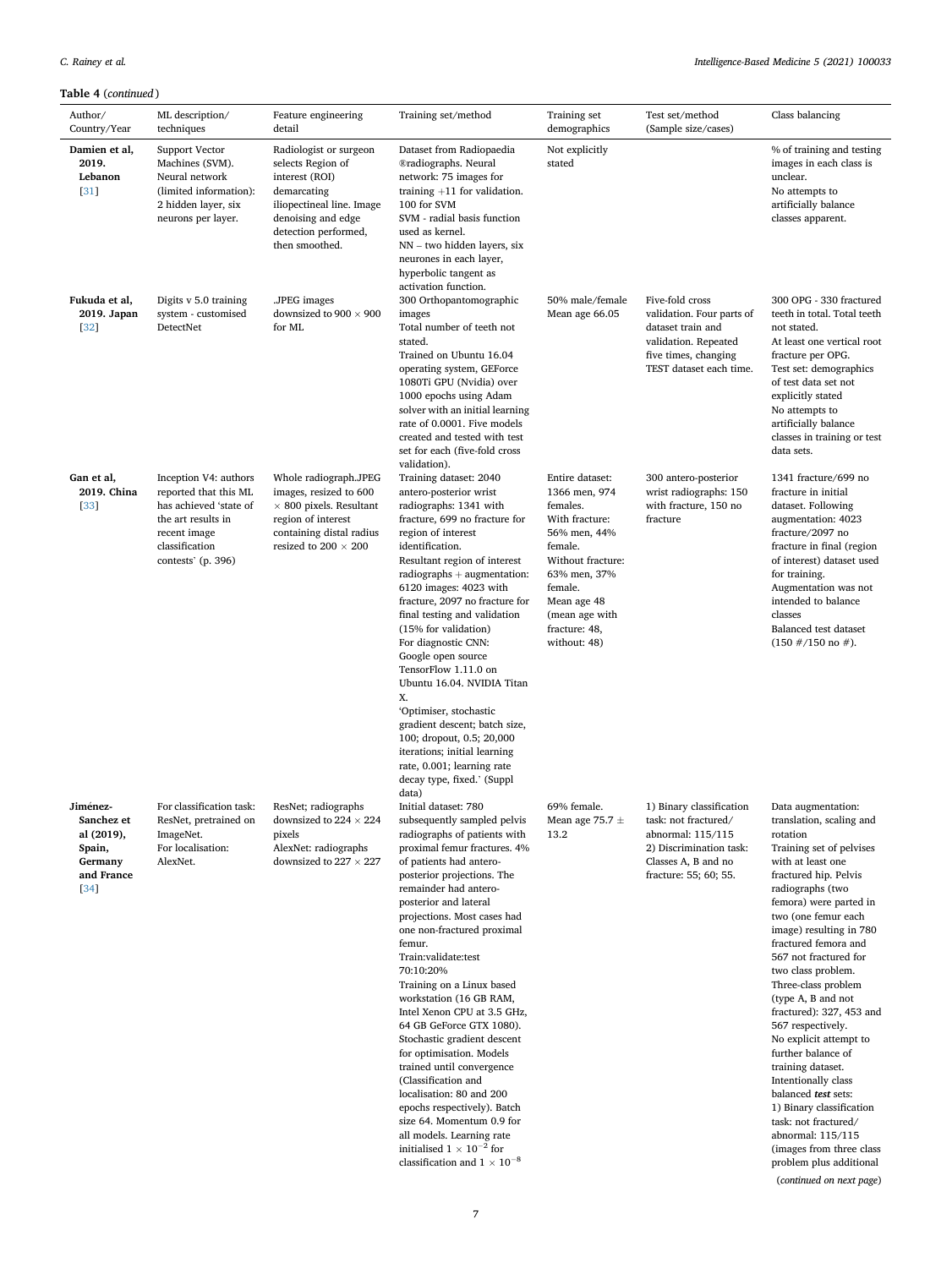# Table 4 (continued )

| Author/<br>Country/Year                     | ML description/<br>techniques                                                                                                                                                                     | Feature engineering<br>detail                                                                               | Training set/method                                                                                                                                                                                                                                                                                                                                                                                                                                                                                                                                                                                                                      | Training set<br>demographics                                                                                | Test set/method<br>(Sample size/cases)                                                                                                                                            | Class balancing                                                                                                                                                                                                                                                                               |
|---------------------------------------------|---------------------------------------------------------------------------------------------------------------------------------------------------------------------------------------------------|-------------------------------------------------------------------------------------------------------------|------------------------------------------------------------------------------------------------------------------------------------------------------------------------------------------------------------------------------------------------------------------------------------------------------------------------------------------------------------------------------------------------------------------------------------------------------------------------------------------------------------------------------------------------------------------------------------------------------------------------------------------|-------------------------------------------------------------------------------------------------------------|-----------------------------------------------------------------------------------------------------------------------------------------------------------------------------------|-----------------------------------------------------------------------------------------------------------------------------------------------------------------------------------------------------------------------------------------------------------------------------------------------|
|                                             |                                                                                                                                                                                                   |                                                                                                             | for localisation. Decay<br>varied.                                                                                                                                                                                                                                                                                                                                                                                                                                                                                                                                                                                                       |                                                                                                             |                                                                                                                                                                                   | 55 not fractured images)<br>2) Discrimination task:<br>Classes A, B and no<br>fracture: 55; 60; 55.                                                                                                                                                                                           |
| Kim and<br>McKinnon,<br>2018. UK<br>$[35]$  | Inception V3 network<br>trained on ImageNet.                                                                                                                                                      | .JPEG images at 'most<br>appropriate' windowing<br>as determined by<br>radiologist. Annotations<br>removed. | Transfer learning. Lateral<br>wrist radiographs: 695<br>fracture/695 no fracture.<br>Data amplified (non-identical<br>copies): 5560 $\#$ /5552 no $\#$ .<br>80:10:10<br>train: validation: test with 100<br>kept for final test.<br>Retrained top layer of<br>Inception V3. Initial learning<br>rate of 0.02, learning decay<br>by a factor of 0.67 after every<br>1800 iterations.                                                                                                                                                                                                                                                      | Not explicitly<br>stated                                                                                    | Final testing: 100,<br>unseen. 50 fracture/50<br>no fracture. Consecutive<br>set until fracture/no<br>fracture number is<br>reached.                                              | Data amplified (non-<br>identical copies): 5560<br>fracture/5552 no<br>fracture. Incidental<br>balanced datasets - no<br>explicit attempts to<br>artificially balance data.<br>Balanced test dataset: 50<br>fracture 50 no fracture.                                                          |
| Kitamura et<br>al, 2019.<br><b>USA</b> [36] | Five networks;<br>Inception V3, Resnet<br>101 layer, Resnet<br>(drop/aux), Xception<br>(drop/aux). DE NOVO<br>training. All five used<br>together for best<br>performance. De<br>Novo programmed. | Resized to $300 \times 300$<br>pixels. One greyscale<br>channel.                                            | 298 fracture/298 normal<br>examinations (single or<br>multiple views). Trained on<br>single views: 689 abnormal<br>views/752 normal views $=$<br>1441 total views.<br>Augmentation of images for<br>generalisation (rotation,<br>flipping, brightness, contrast<br>variation).<br>Models trained on GEForce<br>1080 GTX GPU. All five<br>models converged after 2000<br>epochs. Learning rate 4e-6<br>and 6e-6. $L_2$ decay rate<br>between 0.4 and 0.9.<br>Dropout rate kept at 0.5.<br>Convergence of training via<br>Softmax cross entropy loss,<br>determined as converged<br>when loss values plateaued<br>$(2000 \text{ epochs}).$ | Not explicitly<br>stated                                                                                    | Test and validation: 40<br>normal/40 abnormal<br>with three views each:<br>240 total images.                                                                                      | Trained on single views:<br>689 abnormal views/<br>752 normal views $=$<br>1441 total views from<br>298 fracture<br>examinations/298<br>normal examinations.<br>Test set intentionally<br>balanced: 40 fracture<br>examinations, 40 normal<br>examinations with three<br>views for each case. |
| Krogue et al,<br>2020. USA<br>$[37]$        | DenseNet 169 for<br>fracture classification<br>with final Softmax<br>layer for each class<br>RetinaNet object<br>detection (with<br>ResNet architecture)<br>for bounding box<br>detection         | Resized to 224 $\times$ 224<br>pixels replicated into<br>three channels.                                    | 1849 individual hip images.<br>Data augmentation on<br>training set.<br>Initialised with ImageNet<br>pretrained weights. Trained<br>with Adam. Learning rate<br>0.00001, batch size 25,<br>learning rate decay 0.9,<br>training stopped after 10<br>epochs with no<br>improvement.                                                                                                                                                                                                                                                                                                                                                       | Mean patient age:<br>74.6years<br>62% female in<br>initial dataset<br>(2004 full<br>radiographs).           | Validation set: 739<br>Test set: 446, including<br>randomisation of classes<br>for equal distribution of<br>classes in each dataset.                                              | Fractured: 47.9%<br>(including<br>subclassifications of<br>fracture type)<br>Unfractured: 52.1%<br>Proportion of classes<br>kept the same for all<br>datasets<br>No attempts to<br>artificially balance<br>classes.                                                                           |
| Lindsay et al,<br>2018. USA<br>$[38]$       | DCNN: extension of<br>U-net architecture                                                                                                                                                          | Rotation, cropping and<br>aspect ratio: $1024 \times$<br>512 pixel                                          | Pretraining - 100,855 other<br>body parts. 90% of 31,490<br>wrists. 10% validation.<br>Training stopped after no<br>improvement over five<br>epochs. Rotations, cropping,<br>mirroring, lighting and<br>contrast adjustments made to<br>images to make model more<br>robust.<br>Two stage training:<br>1) bootstrapping on pre-<br>training dataset (random<br>initialisation of parameters)<br>2) Adam used. Training<br>stopped when model<br>performance had not<br>improved after five epochs.                                                                                                                                       | Not explicitly<br>stated                                                                                    | Set 1-3500 wrist<br>radiographs from wrist<br>dataset. Set 2-1400 PA/<br>lateral wrist<br>radiographs sampled<br>over three-month<br>period.                                      | Not stated – no<br>indication of balance of<br>classes in either train or<br>test datasets.                                                                                                                                                                                                   |
| Olczak et al,<br>2017.<br>Sweden [26]       | Five networks chosen<br>from Caffe library:<br><b>BVLC</b> Reference<br>CaffeNet (8 layer),<br>VGG CNN S Network<br>(8 layers), VGG CNN<br>(16 and 19 layers),                                    | Images cropped and<br>resized to 256 $\times$ 256<br>pixels.                                                | Entire dataset: 256,458<br>images with 56% fracture:<br>70% train, 20% valid, 10%<br>test.<br>All networks pretrained on<br>ImageNet and converted to<br>Torch7.                                                                                                                                                                                                                                                                                                                                                                                                                                                                         | Not explicitly<br>stated – entire<br>dataset 256,458,<br>56% fracture,<br>43% no fracture,<br>1% 'missing'. | Prediction compared<br>with two radiologists<br>(full view images, other<br>views and radiologists'<br>report) in 400 images<br>chosen from the test set.<br>It is unclear if the | No attempts to<br>artificially balance<br>classes in this very large<br>dataset.<br>Dataset contained 43%<br>with no fracture, 56%<br>with fracture and 1%<br>(continued on next page)                                                                                                        |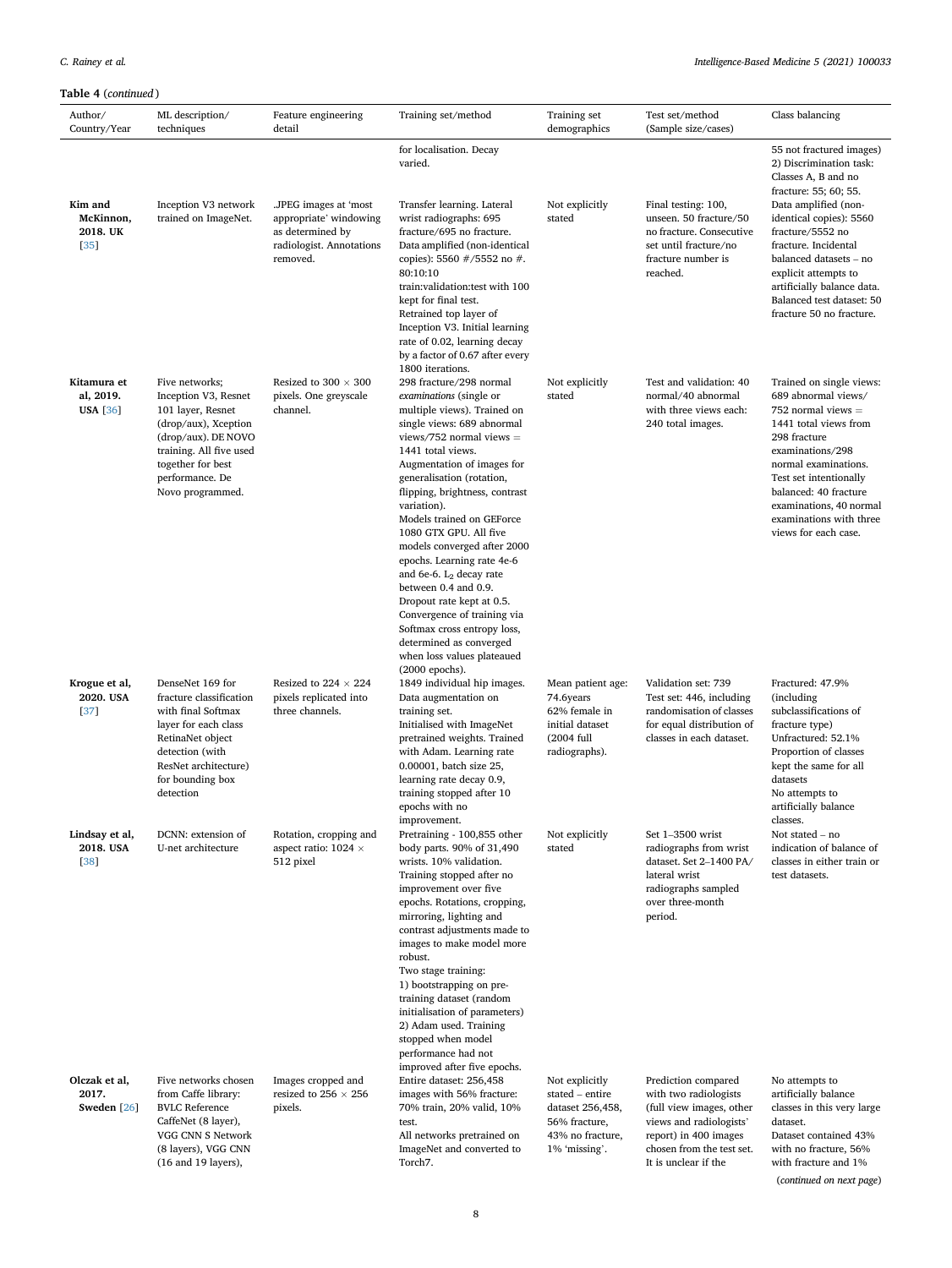| Author/<br>Country/Year                     | ML description/<br>techniques                                                                                                                                                                                                                                                                                                                                                         | Feature engineering<br>detail                                                                                                          | Training set/method                                                                                                                                                                                                                                                                                                                                                                                                                                                                                                                                                                                                                                                                                                                             | Training set<br>demographics                                                                                                                                                                          | Test set/method<br>(Sample size/cases)                                                                            | Class balancing                                                                                                                                                                                                                                                                                       |
|---------------------------------------------|---------------------------------------------------------------------------------------------------------------------------------------------------------------------------------------------------------------------------------------------------------------------------------------------------------------------------------------------------------------------------------------|----------------------------------------------------------------------------------------------------------------------------------------|-------------------------------------------------------------------------------------------------------------------------------------------------------------------------------------------------------------------------------------------------------------------------------------------------------------------------------------------------------------------------------------------------------------------------------------------------------------------------------------------------------------------------------------------------------------------------------------------------------------------------------------------------------------------------------------------------------------------------------------------------|-------------------------------------------------------------------------------------------------------------------------------------------------------------------------------------------------------|-------------------------------------------------------------------------------------------------------------------|-------------------------------------------------------------------------------------------------------------------------------------------------------------------------------------------------------------------------------------------------------------------------------------------------------|
|                                             | Network-in-network<br>$(14$ layers). VGG 16<br>layer exhibits best<br>performance in<br>fracture detection.<br>Retrained for 13<br>epochs.                                                                                                                                                                                                                                            |                                                                                                                                        | Final fully connected layer<br>replaced with outcomes for<br>the study. Each outcome had<br>its own fully connected layer<br>in parallel, using<br>ConcatTable. Stochastic<br>gradient descent – batch size,<br>one. Learning rate adapted at<br>the end of each epoch. 13<br>epochs in total.<br>Best performing network                                                                                                                                                                                                                                                                                                                                                                                                                       |                                                                                                                                                                                                       | dataset used for testing<br>the model is larger than<br>this.                                                     | missing this information<br>(unclear meaning in the<br>paper). Information<br>regarding any attempt to<br>balance the test set is not<br>apparent                                                                                                                                                     |
| Tanzi et al,<br>2020. Italy,<br>Sweden [39] | Three networks<br>initially evaluated:<br>ResNet, VGG16 and<br>Inception for best<br>performance:<br>1) Fine-tuned<br>Inception V3 with last<br>layer replaced with a<br>Softmax layer (for<br>classification).<br>Pretrained on<br>ImageNet<br>2) Multistage cascade<br>CNNs (three<br>Inception V3 plus<br>binary network) for<br>hierarchical<br>classification<br>discrimination. | Each individual hip<br>joint cropped to 299 $\times$<br>299 pixels                                                                     | used for testing.<br>Retrospective dataset:<br>antero-posterior cropped hip<br>images: 1133 unbroken<br>femurs, 570 type A, 750 type<br>C and 4 type C (excluded due<br>to low numbers). 80% for<br>training and validation: 455<br>type A, 600 type B and 907<br>broken.<br>Data augmentation of final<br>dataset.<br>Validation by 5-fold cross<br>validation.<br>Keras neural network library<br>(in Python) on TensorFlow,<br>Ubuntu 16.04.5 LTS with<br>GeForce GTX 1080Ti.<br>Initially, higher weights<br>applied to classes with fewer<br>images. Batch size 32, Adam<br>optimiser, learning rate<br>0.0001, beta values of 09 and<br>0.999. Sparse categorical<br>crossentropy used to<br>calculate loss.<br>The model was run for 150 | Median age: 81<br>67.5% female                                                                                                                                                                        | 20% of images from<br>each class: 115 type A,<br>150 type B, 226 broken.                                          | Compensation for<br>unbalanced classes by a<br>function applied to<br>assign higher weight to<br>classes with fewer<br>images.<br>Test dataset: 20% of<br>images for each class:<br>115 type A, 150 type B<br>and 226 unbroken,<br>therefore retaining the<br>prevalence from the<br>initial dataset. |
| Urakawa et al,<br>2019. Japan<br>[40]       | $VGG-16$                                                                                                                                                                                                                                                                                                                                                                              | Each individual<br>proximal femur<br>$($ femoral head $+$ greater<br>and lesser trochanters)<br>cropped to $300 \times 300$<br>pixels. | epochs with early stopping<br>patience of 10 epochs.<br>Retrospective dataset: 3346<br>hip images (1773 fractured,<br>1573 not fractured).<br>Train:validation:test:<br>2678:334:334.<br>Data augmentation resulted<br>in 132500 images for<br>training.<br>TensorFlow VGG-16.<br>ImageDataGenerator used to<br>augment 50 images per<br>iteration. L2 regularisation<br>(weight decay 0.001). Early<br>stopping on validation set<br>(not training set). Adam<br>optimiser. Exponential<br>learning rate scheduling:<br>initial learning rate: 0.0001,<br>decay steps: 265 iterations,<br>decay rate: 0.8. Best<br>performance at 1457<br>iterations. These weights                                                                            | Of initial dataset<br>(prior to<br>exclusion criteria<br>applied $n =$<br>1773): 286 men,<br>1487 women;<br>mean age 85<br>(range: 29-104)                                                            | 334 cropped<br>radiographs                                                                                        | Not specifically stated<br>Training: 1408 with<br>fracture, 1270 with no<br>fracture. Individual hip<br>images.<br>Test set: 180 fracture,<br>154 no fracture images.<br>No attempts to<br>artificially balance<br>classes.                                                                           |
| Yu et al, 2020.<br><b>USA</b> [41]          | Inception V3<br>pretrained on<br>ImageNet, with:<br>1) top layer of the<br>network (1000 nodes)<br>replaced by fully<br>connected layer<br>(1024 nodes),<br>terminated with final<br>Softmax layer with<br>two classifiers -<br>fracture/no fracture                                                                                                                                  | Manual cropping to<br>region of interest with<br>proximal femur centred.<br>Pixel size of regions not<br>stated.                       | used for testing.<br>Retrospective dataset: 307<br>fractured pelvis images: 610<br>normal and 451 fractured<br>individual proximal femora.<br>Train:validation:test: 3:1:1<br>Training set: 367 normal<br>image, 111 group 1<br>localisation, 130 group 2<br>localisation and 30 group 3<br>localisation.<br>20 fold cross validation.<br>Cross dash entropy loss                                                                                                                                                                                                                                                                                                                                                                               | Fracture group:<br>151 men, 156<br>women.<br>Mean age $= 69.4$<br>(range: 21-97)<br>'Normal' group:<br>155 men, 155<br>women.<br>Mean age $= 62$<br>(range: 18-95)<br>155 right hip, 152<br>left hip. | 20% of both fracture<br>and no fracture groups.<br>20-fold cross-validation<br>for binary classification<br>task. | <b>Balanced</b> classes<br>( <i>patient wise</i> ) for<br>training: 60% patients in<br>the fracture group and<br>60% patients in the no<br>fracture group.<br>One additional previous<br>radiograph, per patient,<br>for included patients<br>were added to augment<br>the dataset. Additional        |

(continued on next page)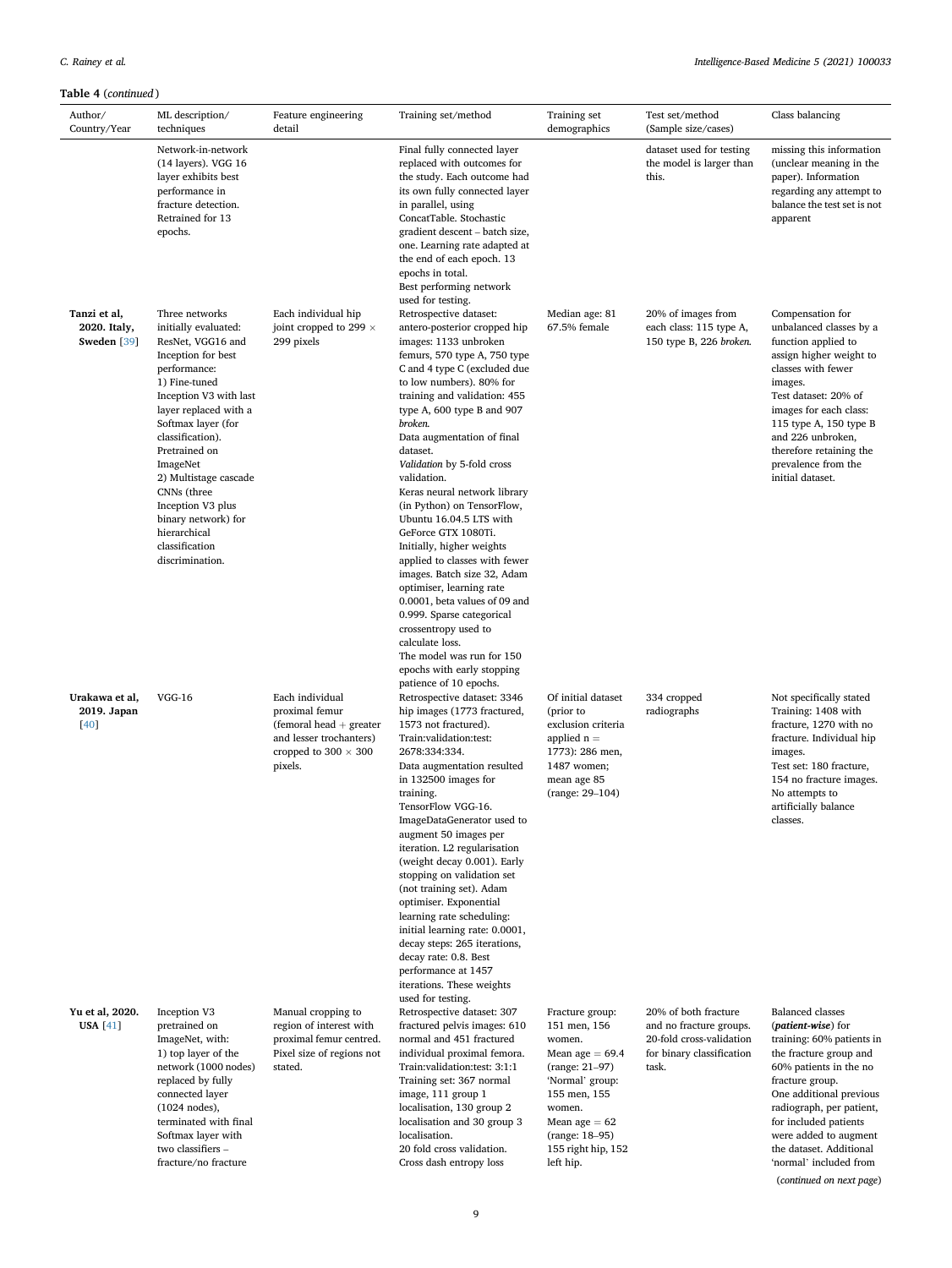#### Table 4 (continued )

| Author/<br>Country/Year | ML description/<br>techniques                                                                                                                   | Feature engineering<br>detail | Training set/method                                                                                                                                                                                                                                                                                                                                             | Training set<br>demographics | Test set/method<br>(Sample size/cases) | Class balancing                                                                                                                                                                                                                                                                                                                                                         |
|-------------------------|-------------------------------------------------------------------------------------------------------------------------------------------------|-------------------------------|-----------------------------------------------------------------------------------------------------------------------------------------------------------------------------------------------------------------------------------------------------------------------------------------------------------------------------------------------------------------|------------------------------|----------------------------------------|-------------------------------------------------------------------------------------------------------------------------------------------------------------------------------------------------------------------------------------------------------------------------------------------------------------------------------------------------------------------------|
|                         | (each with ReLU<br>activation) and,<br>2) final Softmax layer<br>with four nodes:<br>Normal, and three<br>fracture classes for<br>localisation. |                               | function using stochastic<br>gradient descent optimiser.<br>Learning rate 0.001.<br>Learning rate decay 0.5.<br>Batch size 8. Drop out rate<br>0.5. Model initialised using<br>pre trained weights. Weights<br>of final layer initialised using<br>a gaussian distribution.<br>Model trained for 200<br>epochs. Models converged at<br>approximately 80 epochs. |                              |                                        | the source (Electronic<br>Medical Record) to up-<br>sample 'normal' group.<br>Training on 60% of<br>normal and 60% of<br>fracture – intentionally<br>balanced dataset in a 1:1<br>ratio fracture:no<br>fracture.<br>Test data set: 123<br>normal; 37 subcapital;<br>43 intertrochanteric; 10<br>subtrochanteric.<br>No data augmentation in<br>validation and test sets |

fracture, hardware from previous surgery or arthroplasty [[37\]](#page-17-4). The output from one study used a region of interest (ROI) box only to predict dental root fractures [[32\]](#page-17-6).

#### 3.5. Reference standard ([Table 3\)](#page-4-0)

Two studies determined truth from radiologist reports already available in the clinical notes or trauma registry only [\[28](#page-16-27)[,30](#page-16-28)]. The means of verification of truth is unclear in one study [\[26\]](#page-16-24), where the authors state that automated language extraction applied to radiologists' reports, along with 'multiple visits' (p.582). Ten studies obtained ground truth references from either consensus diagnosis from several experts in the field or verified the report accompanying the images [\[27](#page-16-25)[,29](#page-16-26)[,30](#page-16-28)[,32](#page-17-6)–[38](#page-17-6)]. Two studies used the opinion of one expert as ground truth; in one study by inspection of single projection radiographs and computed tomography or operative report [[41\]](#page-17-9), and the other by inspection of all patient images and scans [[40\]](#page-17-8). One study used images from Radiopaedia®, and reference standard determination is not explicitly stated, but assumed to be diagnoses from the webpage.

Six studies also required the experts to provide ROI indication for the pathological area on the image [[29,](#page-16-26)[32](#page-17-6)–[34,](#page-17-6)[37,](#page-17-4)[38\]](#page-17-2).

#### 3.6. ML description/techniques [\(Table 4](#page-5-0))

All studies included used convolutional neural networks (CNNs) to achieve desired output of either fracture detection or classification with the exception of one study which reported the use of a Support Vector Machine (SVM) in addition to a CNN to delineate the iliopectineal line on pelvic radiographs [\[31](#page-16-29)]. SVMs are a different type of machine learning and are used usually in classification tasks [[17,](#page-16-15)[31\]](#page-16-29) [\(Table 1](#page-1-0)). There was little commonality in the types of networks chosen for training on the specific tasks. Networks reported in the papers include the InceptionV3 network, which is 43 layers deep, DenseNet (121 layers), ResNet (152 layers), DetectNet and another used a U-Net model. A further three studies used a combination of CNNs to determine the best performing networks [[26,](#page-16-24)[36,](#page-17-7)[39\]](#page-17-5). These included one study using a combination of VVG networks (with differing numbers of layers from 8 to 19 layers), Network-in-Network (14 layers) and CaffeNet (8 layer) [[26\]](#page-16-24) and another using Inception V3, ResNet 101 (drop/aux) and Xception models, individually and together for best performance [[36\]](#page-17-7). One study used an Inception V3 network in a cascade for hierarchical multi-class discrimination [[39\]](#page-17-5).

# 3.7. Feature engineering [\(Table 4](#page-5-0))

Most studies state that the images used to train and test the systems have been downsized to the dimensions required by the AI model. These ranged from 224  $\times$  224 pixels for proximal femur [[34](#page-17-3),[37\]](#page-17-4) to 900  $\times$  900

pixels for segmented regions on orthopantomographic images [[32\]](#page-17-6). One study used images resized to  $1024 \times 512$  [\[38\]](#page-17-2).

#### 3.8. Training set/method [\(Table 4\)](#page-5-0)

The dataset used to educate the AI system is usually referred to as the 'training set'. The size of the training set varied considerably between studies depending on whether the AI model was trained from scratch or by transfer learning. Transfer learning is the process by which an AI system is trained on a dataset of images general dataset to the final task, for example the ImageNet database of common objects [[28,](#page-16-27)[34](#page-17-3)[,35](#page-17-1)[,41](#page-17-9)]. The parameters and initial weights are set for image recognition tasks in general and then more efficiently refined for the eventual task by exposure to a further dataset of images specific to the desired task, for example wrist radiographs. The largest dataset used for training was a CNN study that pretrained the system with 100,855 body part radiographs (foot, elbow, shoulder, knee, spine, femur, ankle, humerus, pelvis, hip, and tibia) [\[38\]](#page-17-2). This system was with fine-tuned and validated using 31,940 wrist radiographs, which was the focus of the study.

The study with the smallest training set determined the angulation of the iliopectineal line as a determinant of fracture [[31\]](#page-16-29). A total of 75 radiographs obtained from an online radiology reference resource [\(Radiop](http://Radiopaedia.org) [aedia.org\)](http://Radiopaedia.org) were used to train the neural network, although it should be noted that this study was mainly investigating the use of an SVM and, therefore, not directly comparable to the other studies.

Ten studies provided demographic information on the composition of the datasets used for training in the form of patient sex and mean age, therefore allowing assessment of any potential bias present in training [[27,](#page-16-25)[28](#page-16-27)[,30](#page-16-28)[,32](#page-17-6)–[34](#page-17-6)[,37](#page-17-4)[,39](#page-17-5)–[41](#page-17-5)].

#### 3.9. Test set/method [\(Table 4](#page-5-0))

The size of the datasets used for testing were highly variable. The study by Olczak et al. [[26\]](#page-16-24), which included four anatomical regions, tested the AI model on 25,645 images, the highest number of test images from the included studies. The SVM study by Damien et al. [[31\]](#page-16-29) tested its algorithm on only 14 images. The remaining studies have test sets ranging from 100 to 3900 images. All studies used unseen test sets, except for three studies where the full dataset was used for training and testing with k-fold cross-validation, with two using five iterations of training and testing  $(k = 5)$  [[32,](#page-17-6)[39\]](#page-17-5) and one where  $k = 20$  [\[41](#page-17-9)] (for description of k-fold cross validation see [Table 1\)](#page-1-0).

#### 3.10. Class balancing techniques ([Table 4\)](#page-5-0)

Class balancing describes the correction of the prevalence of any class in the dataset. Imbalanced classes can occur in many real-life scenarios, such as detection of fraud and disease state. This means that for any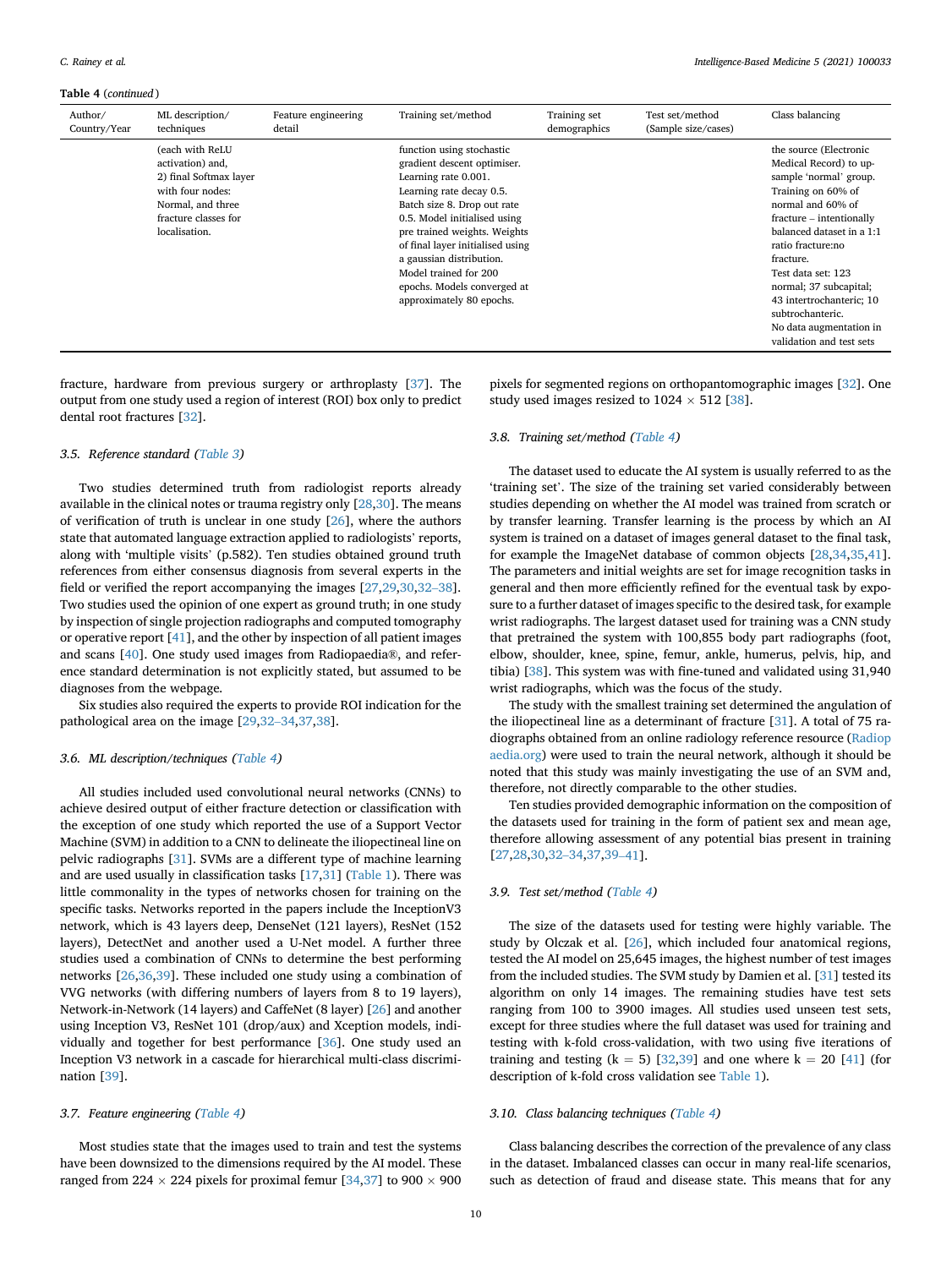#### <span id="page-10-0"></span>Table 5

|                                                                       | Performance metrics, results and explainability of the AI decision.                                                                                                                                                                                                                                                                                                                                                                                                                                                                                                                                                                                                                                                                                                                                                                                                                                                     |                                                                                                                                                                                                                                                                                                                                                                                                                                                                             |                                                                                                                                                                                                                                              |                                                       |
|-----------------------------------------------------------------------|-------------------------------------------------------------------------------------------------------------------------------------------------------------------------------------------------------------------------------------------------------------------------------------------------------------------------------------------------------------------------------------------------------------------------------------------------------------------------------------------------------------------------------------------------------------------------------------------------------------------------------------------------------------------------------------------------------------------------------------------------------------------------------------------------------------------------------------------------------------------------------------------------------------------------|-----------------------------------------------------------------------------------------------------------------------------------------------------------------------------------------------------------------------------------------------------------------------------------------------------------------------------------------------------------------------------------------------------------------------------------------------------------------------------|----------------------------------------------------------------------------------------------------------------------------------------------------------------------------------------------------------------------------------------------|-------------------------------------------------------|
| Author/Country/<br>Year                                               | Performance metrics/results                                                                                                                                                                                                                                                                                                                                                                                                                                                                                                                                                                                                                                                                                                                                                                                                                                                                                             | Methods to explain ML decision                                                                                                                                                                                                                                                                                                                                                                                                                                              | Misclassification explanation                                                                                                                                                                                                                | Code availability                                     |
| Badgeley et al,<br>2019. USA [28]                                     | Best model: 0.78. Following removal of<br>confounding factors Area Under Curve<br>(AUC): 0.52.                                                                                                                                                                                                                                                                                                                                                                                                                                                                                                                                                                                                                                                                                                                                                                                                                          | None                                                                                                                                                                                                                                                                                                                                                                                                                                                                        | Not specific, however when only image<br>data remained the diagnostic ability of<br>the model decreased to no better than<br>chance.                                                                                                         | Yes: https://github<br>.com/mbadge/hipsMult<br>imodal |
| Bluthgen et al,<br>2020.<br>Switzerland [29]                          | Best performing model AUC: 0.95, 0.94,<br>0.96. Sensitivity: 86 (64-97), 90<br>(70-99), 90 (70-99), specificity: 97<br>(82-100), 90 (73-98), 97 (82-100), for<br>AP vs lateral vs combined views<br>respectively<br>Region of Interest (ROI) plotted by<br>radiologists and Machine Learning (ML);<br>agreement if regions overlapped by 70%.<br>Internal set (# cases $n = 21$ ): radiologist/<br>ML agreement: model 1: 100%, 88%,<br>and 94% and model 2: 94%, 87% and<br>89% (projections: antero-posterior,<br>lateral, combined). External set: # cases<br>$(n = 50)$ : radiologist/ML agreement:<br>91%, 92% and 88% (model 1) and 100%,<br>89% and 93% (model 2). AUC<br>(combined views): model 1, internal<br>dataset: 0.95; model 2, internal dataset:<br>0.96. Model 1 external dataset: 0.87,<br>model 2 external dataset: 0.89. AUC 0.8<br>on external dataset for single AP<br>projection using model 1. | Heat maps from deep learning<br>system- peak activation region only<br>and consensus region of interest (ROI)<br>confirmation from at least two<br>radiologists and a radiology resident.<br>There does not seem to be any<br>quantification of agreement between<br>AI and radiologists and registrar,<br>although it is stated that agreement is<br>counted as 'correct' if there in some<br>overlap with the radiologist/resident<br>determined ROI containing fracture. | False negative results were 'uncommon<br>in their extent' (p.5) or markedly<br>displaced.                                                                                                                                                    | Not explicitly stated                                 |
| Cheng et al, 2019.<br>Taiwan [30]                                     | MODEL: AUC 0.98. accuracy: 91%,<br>sensitivity: 98%, specificity: 84%, false<br>negative: 2%, F1: 0.916.<br>PRIMARY PHYSICIANS: sensitivity<br>range 84–100%, specificity range<br>46-94%.<br>EXPERTS (2x radiologists, 4x<br>orthopaedic surgeons: mean sensitivity:<br>99.35, mean specificity: 87.7%                                                                                                                                                                                                                                                                                                                                                                                                                                                                                                                                                                                                                 | Heat maps (grad-CAM). 95.9% of the<br>class discriminative regions<br>contained the fracture, as determined<br>by the authors.                                                                                                                                                                                                                                                                                                                                              | Heatmaps examined-two from the test<br>set of 100 radiographs activated at<br>wrong site but proposed rationale for<br>this is unclear.                                                                                                      | Not explicitly stated                                 |
| Chung et al, 2018.<br>South Korea [27]                                | Top 1 accuracy (i.e. predicted the correct<br>1 out of 5 possible options) of 96% (95%<br>CI 94-97%). Model sensitivity 0.99 and<br>spec 0.97. AUC 1.00 (CI 0.995-0.998)<br>for discerning fracture from normal.                                                                                                                                                                                                                                                                                                                                                                                                                                                                                                                                                                                                                                                                                                        | None                                                                                                                                                                                                                                                                                                                                                                                                                                                                        | None                                                                                                                                                                                                                                         | Not explicitly stated                                 |
| Damien et al, 2019.<br>Lebanon [31]                                   | Accuracy: 92.9%. Sensitivity 80%.<br>Specificity 99%. Support Vector Machine<br>(SVM): Accuracy: 91.3%. Sensitivity:<br>94.2%. Specificity: 87.5%                                                                                                                                                                                                                                                                                                                                                                                                                                                                                                                                                                                                                                                                                                                                                                       | None                                                                                                                                                                                                                                                                                                                                                                                                                                                                        | None                                                                                                                                                                                                                                         | Not explicitly stated                                 |
| Fukuda et al, 2019.<br>Japan [32]                                     | ML ROI - taken as correct if 'sufficiently<br>include the root of the tooth #'. Recall:<br>0.75, precision (positive predictive<br>value): 0.93, F measure (2 (recall $+$<br>$precision)/(recall + precision)$ : 0.83,<br>expressed as MEAN of the 5 models.                                                                                                                                                                                                                                                                                                                                                                                                                                                                                                                                                                                                                                                            | Region of interest boxes around tooth<br>with vertical root fracture                                                                                                                                                                                                                                                                                                                                                                                                        | Yes - potential explanation given - teeth<br>without endodontic treatment were<br>misclassified in 58.3% of misclassified<br>cases. Recall rates were low for<br>maxillary incisors.                                                         | Not explicitly stated                                 |
| Gan et al, 2019.<br>China $[33]$                                      | Identification of region of interest (distal<br>radius) by Faster R-CNN: 'Intersection of<br>the union' (area of overlap/area of<br>union) average $= 0.87$ .<br>Accuracy for fracture identification:<br>Inception V4 (IV4): 93%; Orthopaedists<br>(O): 94%; Radiologists (R): 84%.<br>Sensitivity for fracture identification:<br>IV4: 90%; O: 93%; R: 81%.<br>Specificity for fracture identification:<br>IV4: 96%; O: 95%; R: 87%.<br>Youden index: IV4: 0.86; O: 0.87; R:<br>0.68.                                                                                                                                                                                                                                                                                                                                                                                                                                 | None (except identification of the<br>distal radius region of interest by the<br>Faster R-CNN - 100% success rate)                                                                                                                                                                                                                                                                                                                                                          | Yes, the 15 images which did not detect<br>a confirmed fracture were reviewed.<br>Five lacked the usual fracture traits<br>(fracture lines and fragments) and the<br>fracture was only apparent on the<br>corresponding lateral radiographs. | Not explicitly stated                                 |
| Jiménez-Sanchez<br>et al (2019),<br>Spain, Germany<br>and France [34] | AlexNet – identification of region of<br>interest 100%.<br>ResNet-50 performance: Accuracy;<br>Precision; Recall and F1 score (in %)<br>listed respectively:                                                                                                                                                                                                                                                                                                                                                                                                                                                                                                                                                                                                                                                                                                                                                            | Regions of interest for fracture<br>prediction were examined for binary<br>prediction and discrimination tasks,<br>with 93.82 and 88.35% agreement<br>respectively.                                                                                                                                                                                                                                                                                                         | No specific explanation for<br>misclassifications offered.                                                                                                                                                                                   | Not explicitly stated                                 |

(continued on next page)

Full radiographs: 83%, 78%, 83%, 84%. Manual localisation (regions of interest provided by experts): 93%, 93%, 94%,

94%.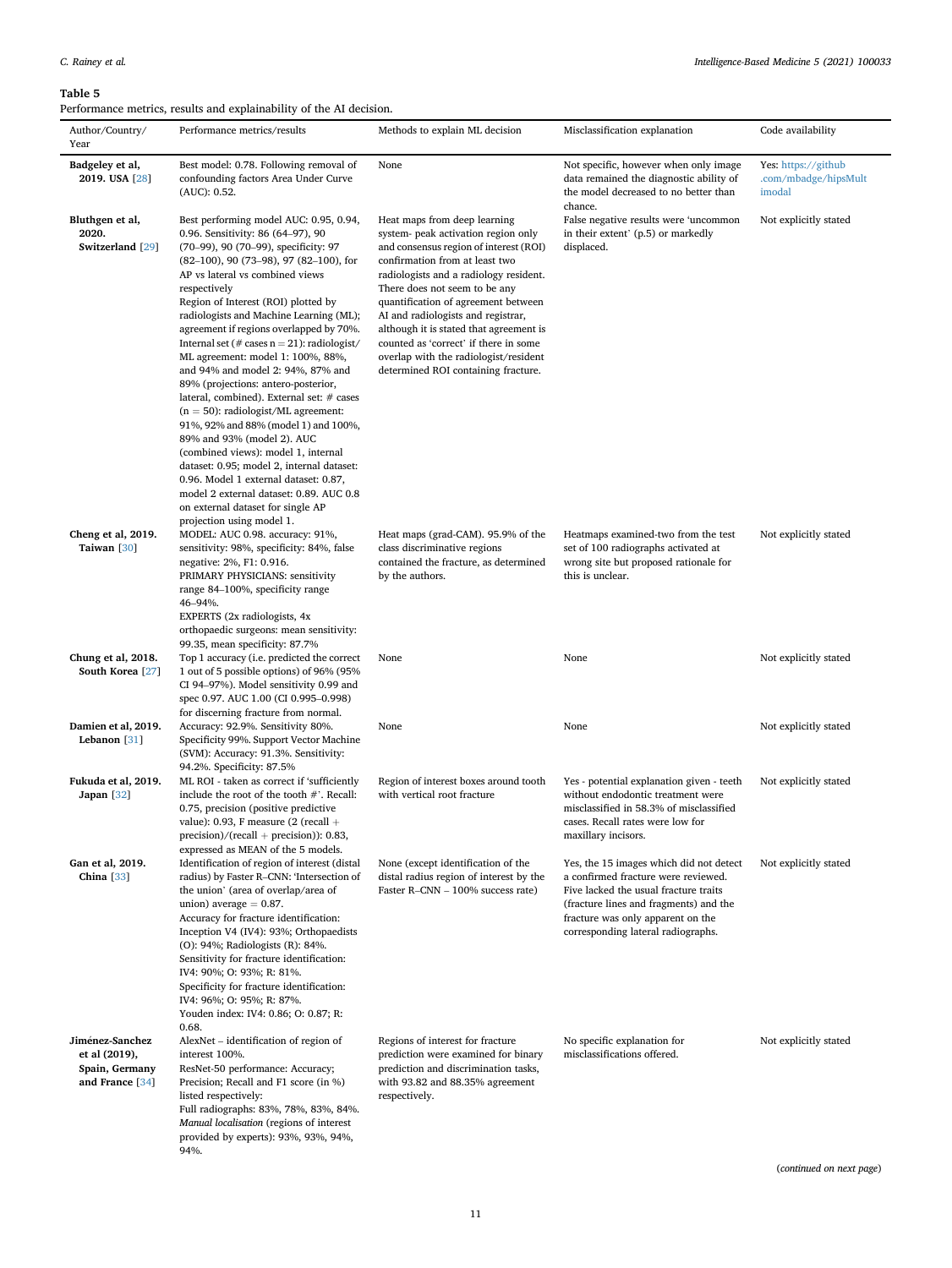| Author/Country/<br>Year | Performance metrics/results                                                         | Methods to explain ML decision                           | Misclassification explanation                                                   | Code availability                                  |
|-------------------------|-------------------------------------------------------------------------------------|----------------------------------------------------------|---------------------------------------------------------------------------------|----------------------------------------------------|
|                         | AUC for fracture detection 0.9807; for                                              |                                                          |                                                                                 |                                                    |
|                         | classification: 0.9475 on manual ROI.                                               |                                                          |                                                                                 |                                                    |
|                         | Automatic localisation (AlexNet): 93%,                                              |                                                          |                                                                                 |                                                    |
| Kim and                 | 94%, 93%, 93%.<br>AUC (ROC) 0.954. Sens: 0.954, spec:                               | None                                                     | None                                                                            | Not explicitly stated                              |
| McKinnon, 2018.         | 0.88. ROC on ML vs. verified report                                                 |                                                          |                                                                                 |                                                    |
| <b>UK</b> [35]          |                                                                                     |                                                          |                                                                                 |                                                    |
| Kitamura et al,         | Best (all 5 models developed used                                                   | None                                                     | None                                                                            | Yes – available on the                             |
| 2019. USA [36]          | together): accuracy: 0.81, sensitivity:<br>0.80, specificity: 0.830, positive       |                                                          |                                                                                 | corresponding author's<br>GitHub (for convenience: |
|                         | predictive value (PPV): 0.82, negative                                              |                                                          |                                                                                 | https://github.com/Gen                             |
|                         | predictive value (NPV): 0.81.                                                       |                                                          |                                                                                 | eKitamura)                                         |
| Krogue et al, 2020.     | Binary accuracy, sensitivity, specificity,                                          | Heat maps: found to "indicate high                       | Explanation of fracture type (multiclass)                                       | Not explicitly stated                              |
| <b>USA</b> [37]         | AUC and Cohen's kappa: 93.8%, 92.7%,<br>95.0%, 0.973, 0.877                         | importance to cortical outlines" p.8<br>(ARXIV document) | misclassifications-if misclassified the<br>model usually predicted some other   |                                                    |
|                         | Multiclass accuracy:                                                                |                                                          | fracture type.                                                                  |                                                    |
|                         | 90.4% over all classes. Cohen's kappa:                                              |                                                          | Localisation errors in six radiographs                                          |                                                    |
|                         | 0.862.                                                                              |                                                          | where the hip was only partially                                                |                                                    |
|                         | Multiclass sensitivity, specificity and                                             |                                                          | contained in image.                                                             |                                                    |
|                         | AUC:<br>No fracture: 94.5%, 92.6%, 0.972                                            |                                                          |                                                                                 |                                                    |
|                         | Intertrochanteric fracture: 93.3%,                                                  |                                                          |                                                                                 |                                                    |
|                         | 96.9%, 0.984                                                                        |                                                          |                                                                                 |                                                    |
|                         | Femoral neck fracture (displaced):                                                  |                                                          |                                                                                 |                                                    |
|                         | 87.5%, 98.9%, 0.991<br>Femoral neck (nondisplaced): 46.2%,                          |                                                          |                                                                                 |                                                    |
|                         | 97.8%. 0.868                                                                        |                                                          |                                                                                 |                                                    |
|                         | Arthroplasty: 96.9%, 100%, 1.00                                                     |                                                          |                                                                                 |                                                    |
|                         | Open reduction, internal fixation: 100%,                                            |                                                          |                                                                                 |                                                    |
|                         | 100%, 1.00<br>Hip region detection by RetinaNet in all                              |                                                          |                                                                                 |                                                    |
|                         | images with intersection-over-union                                                 |                                                          |                                                                                 |                                                    |
|                         | (ratio of overlap:combined area) of 0.92                                            |                                                          |                                                                                 |                                                    |
|                         | with manually labelled regions.                                                     |                                                          |                                                                                 |                                                    |
|                         | No statistical difference in binary and<br>multiclass fracture detection was        |                                                          |                                                                                 |                                                    |
|                         | reported between manual and                                                         |                                                          |                                                                                 |                                                    |
|                         | automatically generated bounding                                                    |                                                          |                                                                                 |                                                    |
|                         | boxes.                                                                              |                                                          |                                                                                 |                                                    |
|                         | Human observers (model-quality<br>images) v. model: model performed                 |                                                          |                                                                                 |                                                    |
|                         | statistically significantly better.                                                 |                                                          |                                                                                 |                                                    |
|                         | Human observers (full quality images) v.                                            |                                                          |                                                                                 |                                                    |
|                         | model: Model performed better, but only                                             |                                                          |                                                                                 |                                                    |
|                         | statistically significantly better in the<br>'resident' group.                      |                                                          |                                                                                 |                                                    |
| Lindsay et al, 2018.    | Set 1 - AUC 0.967. Set 2 - AUC 0.975.                                               | Heatmaps (dense conditional                              | None                                                                            | Not explicitly stated                              |
| <b>USA</b> [38]         | Model used to determine effect of ML on                                             | probability map)                                         |                                                                                 |                                                    |
|                         | non-specialist clinicians (ED clinicians<br>(MD)) and physician assistants (PA)). A |                                                          |                                                                                 |                                                    |
|                         | dataset of 266 radiographs used:                                                    |                                                          |                                                                                 |                                                    |
|                         | clinicians before and after model                                                   |                                                          |                                                                                 |                                                    |
|                         | predictions respectively: MDs: sensitivity                                          |                                                          |                                                                                 |                                                    |
|                         | from 82.7% to 92.5%; specificity from<br>87.4% to 94.1%. PAs: sensitivity from      |                                                          |                                                                                 |                                                    |
|                         | 78% to 89.9%; specificity from 87.5% to                                             |                                                          |                                                                                 |                                                    |
|                         | 93.6%. Model average: sensitivity                                                   |                                                          |                                                                                 |                                                    |
|                         | 93.9%; specificity 94.5%.                                                           |                                                          |                                                                                 |                                                    |
|                         | Qualitatively, the model was 'generally<br>able' to locate fracture in the same     |                                                          |                                                                                 |                                                    |
|                         | location as the subspecialist orthopaedic                                           |                                                          |                                                                                 |                                                    |
|                         | surgeons.                                                                           |                                                          |                                                                                 |                                                    |
| Olczak et al, 2017.     | Fracture detection accuracy 83% (95%                                                | None                                                     | Manual review of misclassification:                                             | Not explicitly stated                              |
| Sweden [26]             | CI: 80-87%) for best performing<br>network, (VGG-16 layer).                         |                                                          | fracture visible on another examination<br>in the series (not on tested image). |                                                    |
| Tanzi et al, 2020.      | Using three Inception V3 networks:                                                  | Grad-CAM heat maps: differentiation                      | Inspection of poor performing                                                   | Not explicitly stated                              |
| Italy, Sweden           | Accuracy (over five-folds): Broken/                                                 | of focus for type A and type B                           | discriminations by specialists identified                                       |                                                    |
| [39]                    | unbroken: 0.91                                                                      | fractures identified.                                    | issues with discrimination of A1 and A2                                         |                                                    |
|                         | A/B: 0.87                                                                           |                                                          | fracture - additional training and binary                                       |                                                    |
|                         | $A1/2/3$ : 0.61<br>Average accuracy (for three classes):                            |                                                          | network to improve performance as<br>described under 'performance metrics/      |                                                    |
|                         | 0.86                                                                                |                                                          | results' heading.                                                               |                                                    |
|                         | Average accuracy (for five classes): 0.80                                           |                                                          |                                                                                 |                                                    |
|                         | Addition of further training for last<br>two networks with A1,2 and 3               |                                                          |                                                                                 |                                                    |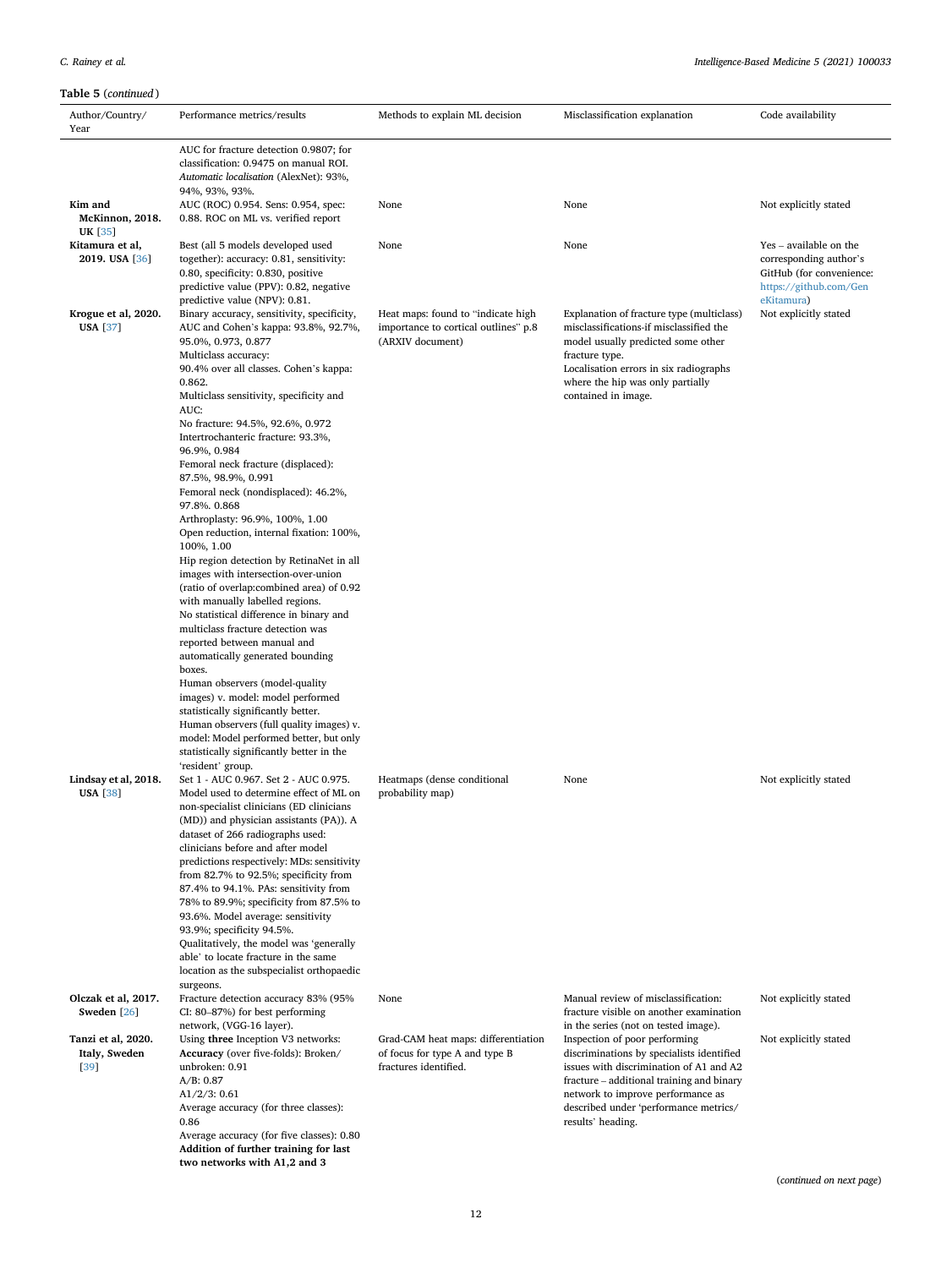#### Table 5 (continued )

| Author/Country/<br>Year            | Performance metrics/results                                                                                                                                                                                                                                                                                                                                                                                                                                                                                                                                                                                                                                                                                                                      | Methods to explain ML decision | Misclassification explanation                                                                                                                                                                                | Code availability     |
|------------------------------------|--------------------------------------------------------------------------------------------------------------------------------------------------------------------------------------------------------------------------------------------------------------------------------------------------------------------------------------------------------------------------------------------------------------------------------------------------------------------------------------------------------------------------------------------------------------------------------------------------------------------------------------------------------------------------------------------------------------------------------------------------|--------------------------------|--------------------------------------------------------------------------------------------------------------------------------------------------------------------------------------------------------------|-----------------------|
|                                    | fracture training set $+$ additional<br>binary network (optimal<br>performance) (precision, recall, F1<br>score, respectively):<br>Unbroken: 0.93, 0.90, 0.91<br>B: 0.85, 0.83, 0.84<br>A1: 0.49, 0.54, 0.51<br>A2: 0.5, 0.55, 0.51<br>A3: 0.73, 0.73, 0.73                                                                                                                                                                                                                                                                                                                                                                                                                                                                                      |                                |                                                                                                                                                                                                              |                       |
| Urakawa et al,<br>2019. Japan [40] | VGG-16 was compared with five<br>orthopaedic surgeons on 334 cropped<br>images: Accuracy, sensitivity, specificity<br>and AUC respectively:<br>VGG-16: 95.5, 93.9, 97.4, 0.984<br>Orthopaedic surgeons: 92.2, 88.3, 96.8,<br>0.969                                                                                                                                                                                                                                                                                                                                                                                                                                                                                                               | None stated                    | None stated                                                                                                                                                                                                  | Not explicitly stated |
| Yu et al, 2020. USA<br>$[41]$      | Binary classification sensitivity,<br>specificity, accuracy and AUC: 97.1%,<br>96.7%, 96.9%, 0.9944<br>Multiclass classification sensitivity,<br>specificity and accuracy for:<br>Normal: 95.8%, 94.3%, not stated<br>Subcapital: 84.1%, 92.8%, 91.3%<br>Intertrochanteric: 76.8%, 94.5%, 90.9%<br>Subtrochanteric: 20%, 99.1%, 95.4%<br>Binary classification (human readers:<br>MSK radiologists and radiology residents)<br>sensitivity, specificity, accuracy:<br>100%, 98.4%, 99.2%<br>Multiclass classification (human readers:<br>MSK radiologists and radiology residents)<br>sensitivity, specificity and accuracy for:<br>Subcapital: 83.1%, 99%, 95.5%<br>Intertrochanteric: 97%, 92.9%, 93.9%<br>Subtrochanteric: 66.7%, 100%, 98.5% | Activation maps (heat maps)    | All heat maps agreed with ground truth<br>with the exception of the<br>subtrochanteric classification, suggested<br>due to the training set not being large<br>enough to cover all fracture<br>morphologies. | Not explicitly stated |

dataset gathered in these cases, there is likely to be a majority and minority class. This is true in fracture identification and many other medical imaging cases. Training an ML on imbalanced datasets will result in the model being biased to the majority class. This is obviously highly undesirable in medical imaging, where misclassification of a positive case will have significant consequences.

Class balancing techniques can be adopted to ensure there are equal numbers of images in each prediction class for training. This is important when training the algorithm so that the AI system can equally learn the patterns in each class equally and learn to discriminate. There are a number of methods to correct class imbalance. Data scientists can often intentionally under sample the majority class, apply weights to the algorithm to penalise the majority class or artificially up-sample the underrepresented class by creating synthetic cases using techniques such as Synthetic Minority Oversampling Technique (SMOTE).

There were limited attempts to artificially balance classes.

Of the papers included in this review, only one study reported the used of perfectly balanced classes, examination-wise, for training, i.e., the number of images in each class for training were not perfectly balanced (689 fracture, 752 no fracture apparent) [[36\]](#page-17-7). Classes were balanced intentionally by perusal of radiology reports to achieve balance.

The greatest discrepancy between classes was reported in a study where the proposed model was trained using a dataset with only 3% images in the fracture class [\[28\]](#page-16-27), although the identification of fracture was only one focus of this large study. Interestingly, this study tested the model on both balanced and imbalanced datasets and reported a significantly higher area under the precision-recall curve for the balanced dataset, therefore indicating that the model is able to correctly detect the fracture class better in the balanced dataset. The remainder of the studies had more equally balanced classes, ranging from 31.7% fracture [\[29](#page-16-26)] of a small training set,  $n = 166$ , to one study with equally balanced classes for training [[36\]](#page-17-7).

In five studies the fracture class was greater than the no fracture class [[28,](#page-16-27)[29](#page-16-26)[,32](#page-17-6)[,33](#page-17-0)[,40](#page-17-8)], although there were five classification classes in one of these studies [\[27\].](#page-16-25) Cases across the five classification categories in this study were balanced: 346, 514, 269, 247 and 515 for greater tuberosity, surgical neck, three-part fractures, four-part fractures, and no fracture classes respectively. Non-fracture classes were removed for specific training in classification of fracture severity in this study [\[27\].](#page-16-25) One study used a compensation mechanism for training a dataset with unbalanced classes by assigning greater weight to the lesser-represented group [\[39](#page-17-5)]. One study balanced classes by patient pathology in a hip fracture study, but as individual hips were isolated for compilation of the final dataset, this actually resulted in imbalanced classes [[41\]](#page-17-9). The study describes how further 'normal' cases were then intentionally identified from the Electronic Medical Record to increase the minority class, which in this study was the 'normal' class.

Class balancing the test set is also harmless, as metrics such as sensitivity and specificity are 'prevalence agnostic', however metrics such as accuracy are biased to disease prevalence (the dominant class referred to as the 'accuracy paradox'). It could be argued, however, that it would be helpful for the ML to be tested on a dataset replicating the clinical scenario, where there are likely to be imbalanced classes to gain true understanding of the model performance. Reporting metrics should be chosen carefully to give an accurate measure of the performance of the ML on imbalanced datasets. This is further discussed in section [5.](#page-15-0)

Of the studies included in this review, five studies used intentionally balanced datasets for testing [\[29](#page-16-26)[,30](#page-16-28)[,33](#page-17-0)[,34](#page-17-3),[36](#page-17-7)]. Only one study had very imbalanced test dataset [\[28](#page-16-27)]. One study used a balanced, external dataset (MURA) to test the generalisability of the model [\[29](#page-16-26)]. Another study used a prospective sample from the clinical environment, although these examinations were obtained from the same hospital as the training images and there is no information on the balance of classes in either the testing or training datasets [[38\]](#page-17-2).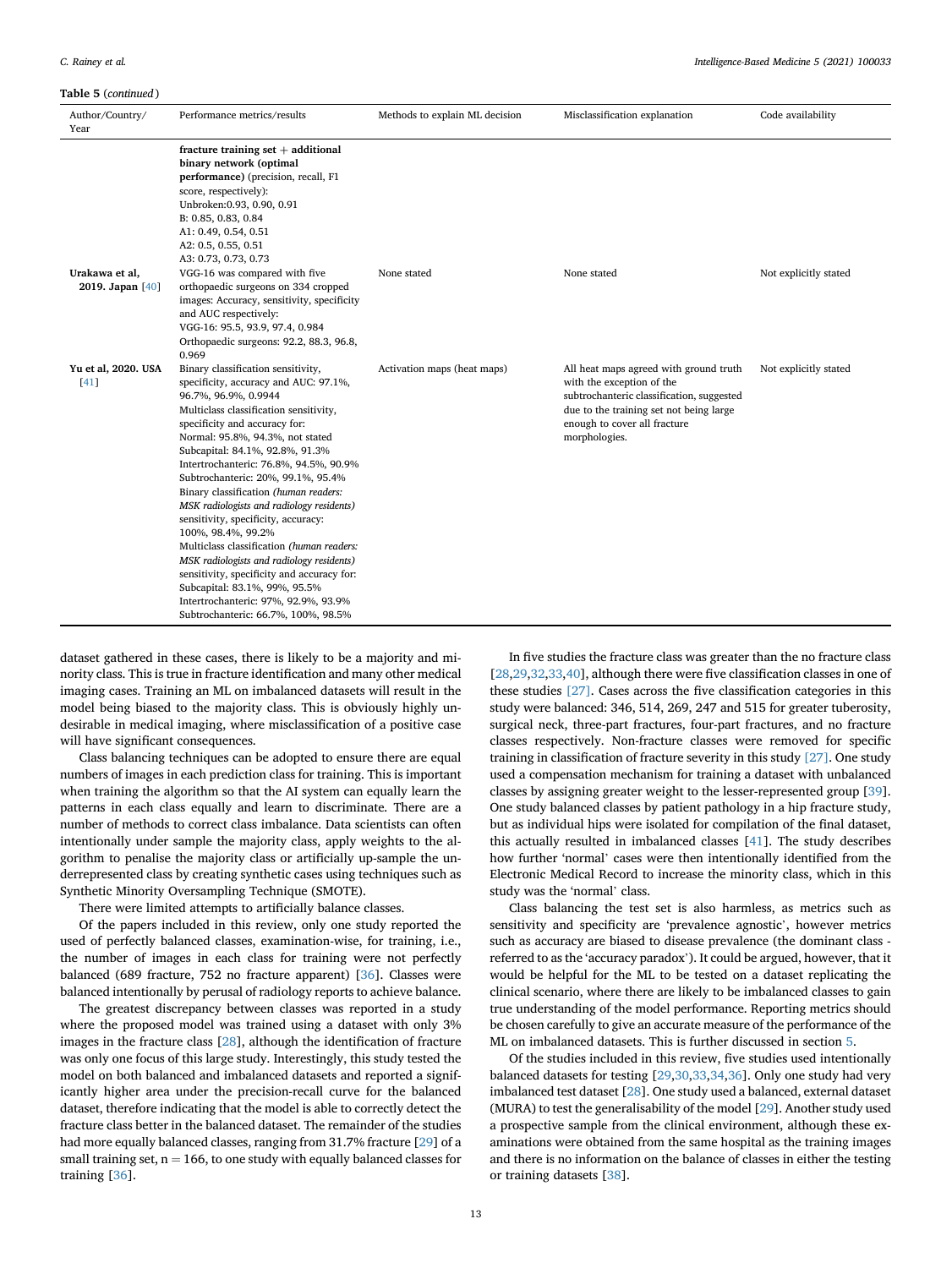## 3.11. Performance metrics/results ([Table 5\)](#page-10-0)

The oldest study [\[26](#page-16-24)] compared the performance of 5 networks and found a VGG-16-layer network to have the highest accuracy of 83% (95% CI 80–87%). Three studies were published in 2018 [[27,](#page-16-25)[35,](#page-17-1)[38\]](#page-17-2) and each used different CNNs for different anatomical areas. One study reported top-1 accuracy, which represents the ability of the AI to select the correct classification from a number of available options. In this case, five classification options for proximal humeral fracture were presented and the AI was able to correctly classify in 96% of cases [[27](#page-16-25)]. The remaining two studies published in 2018 focussed on detection of wrist fractures using different network architectures [\[35](#page-17-1)[,38](#page-17-2)]. Both studies reported performance by area under the receiver operating characteristic curve (AUC), sensitivity and specificity. Both reported AUC exceeding 0.95, sensitivities of 0.939 [\[38](#page-17-2)] and 0.954 [[35\]](#page-17-1) and specificities of 0.945 [[38\]](#page-17-2) and 0.88 [[35\]](#page-17-1).

Five studies published in 2019 focused on determining hip or pelvis fractures from pelvic radiographs [[28,](#page-16-27)[30,](#page-16-28)[31,](#page-16-29)[34,](#page-17-3)[40\]](#page-17-8). One study used a DenseNet 121-layer network to determine and characterise proximal femur fractures with three prediction classes, including normal and reported AUC of 0.98, accuracy of 91%, sensitivity and specificity of 98% and 84% respectively and  $F_1$  score of 0.916 [\[30](#page-16-28)]. Some of the same metrics were used to report the results from a study using a VGG16 model to predict hip fractures with AUC, accuracy, sensitivity and specificity reported as 0.984, 95.5%, 93.9% and 97.4% respectively, although  $F_1$ score was not used as a reporting metric study [\[40\]](#page-17-8). Another 2019 study described a ResNet50 model which was trained to detect hip fractures on cropped images, with regions delineated both manually by an expert, and automatically by an AlexNet model. Results reported indicated that the model performed equally well on both sets of cropped images with accuracy, precision, recall and  $F_1$  score for the manually cropped images of 93%, 93%, 94%, 94% and automatically localised images of 93%, 94%, 93% and 93% [\[34](#page-17-3)]. In the same year, another study reported less positive results. In this study an Inception V3 network was used to determine proximal femoral fracture in a two-class problem (fracture/no fracture) and found that AUC dropped from 0.78 to 0.52 when all 'confounding variables' were removed from the images [[28\]](#page-16-27). This was despite the study using a pretrained network which was retrained on a dataset of over 20,000 pelvis radiographs. However, more promising results were reported using an Inception V4 network on a different anatomical area for binary classification of fractures on cropped radiographs of the distal radius. Sensitivity, specificity and accuracy were reported as 90%, 96% and 93% respectively [\[33](#page-17-0)].

A further study published in 2019 adopted a different methodology to quantifyiliopectineal line disruption to determine fracture using an SVM and CNN as a classifier to determine fracture with reported accuracy, sensitivity and specificity of 92.9%, 80% and 99% respectively [\[31](#page-16-29)]. However, detail of the neural network used in this study is not stated.

The most recent studies have reported promising results using a range of models: a ViDi v.2 manufacturing CNN [\[29](#page-16-26)], DenseNet 169 [\[37](#page-17-4)], and two studies reported results using an Inception V3 model [\[39](#page-17-5)[,41](#page-17-9)], although one study maximised the results by using the model in cascade with an additional binary network for further discrimination between classes [[39\]](#page-17-5). Three of the four studies reported area under the receiver operating curve as a performance metric with results for binary classification [[29,](#page-16-26)[37,](#page-17-4)[41\]](#page-17-9) ranging from 0.80, on an external dataset of wrist radiographs [[29\]](#page-16-26) to 0.994 in a study using an Inception V3 to predict hip fractures using regions of interest cropped by experts [\[41](#page-17-9)]. The remaining study reported accuracy, precision, recall and  $F_1$  scores for comparable binary tasks [\[39](#page-17-5)], detailed in full in [Table 5](#page-10-0).

#### <span id="page-13-1"></span>3.12. Methods to explain ML decision [\(Table 5\)](#page-10-0)

Eight studies reported some method of AI explanation: six studies by heatmap [\[29](#page-16-26)[,30](#page-16-28)[,37](#page-17-4)–[39](#page-17-4)[,41](#page-17-9)] and two studies by a region of interest (ROI) bounding box [[32](#page-17-6),[34\]](#page-17-3) with high agreement in all cases.

#### <span id="page-13-0"></span>3.13. Misclassification explanation ([Table 5](#page-10-0))

Eight studies make some attempt to offer explanation for misclassifications [[26,](#page-16-24)[29,](#page-16-26)[30,](#page-16-28)[32](#page-17-6)[,33](#page-17-0)[,37](#page-17-4)[,39](#page-17-5)[,41](#page-17-9)]. Full detail is presented in [Table 5](#page-10-0). One study investigated the effect of the removal of 'confounding variables', such as those variables relating to the patient and 'hospital process', for example, patient age, sex and body mass and scanner type, scanner model, scan priority and time of day of the scan, from hip radiographs. They found that when these confounding factors are removed, the performance of the AI dropped from AUC 0.78 AI performed no better than chance (AUC 0.52) [\[28](#page-16-27)]. A study using an AI model to identify teeth with vertical root fractures reported that the model misclassified more often in teeth which have no endodontic treatment and that recall rates were low for maxillary incisors, although an explanation for this is not offered [\[32\]](#page-17-6). In another study, the misclassified images were examined, along with other images in the imaging series, and it was discovered that when the AI found an image to incorrectly contain fracture, the fracture may have been evident in another image in the series [[26\]](#page-16-24). One study reported that the AI misclassified on two images from the test set of 100 images by inspection of heatmaps produced but an explanation for this is not proffered [[30\]](#page-16-28). Studies also reported a lack of ability of the AI to discriminate between fracture subclasses [\[37](#page-17-4)[,39](#page-17-5)], and misclassification due to the usual fracture traits not being visible on the particular projection presented to the AI [\[33](#page-17-0)].

#### 3.14. Code availability

Only two studies made their code available to the reader [\[28](#page-16-27)[,36](#page-17-7)]. The availability of code, along with transparent experimental methodology is essential to be able to replicate the study and to test model generalisability on other datasets.

#### 3.15. Clinical integration and prospective sampling

No studies have been integrated into the clinical workflow for testing. Three studies used a k-fold cross validation method, as described previously, for training and testing [\[32](#page-17-6)[,39](#page-17-5)[,41](#page-17-9)]. All studies, except for those already mentioned using k-fold cross validation, used entirely unseen test sets, taken from the entire dataset before training. One study compared the model performance on an unseen internal and external dataset in testing [\[29](#page-16-26)] and only one study obtained a prospective sample over a three-month period in testing [[38\]](#page-17-2). In this study, images were acquired from a set date onward, rather in retrospect from the hospital database. This study found that there was little difference in the model's ability to detect fracture on a test set retrained from the training set and a prospective sample with AUC of 0.97 and 0.98, respectively.

It is clear from these findings that many variations exist in both the systems being used, the training and validation methods and the process by which data from these studies are articulated.

#### 4. Discussion

Reported results demonstrate that machine learning based on artificial neural networks can detect fractures from radiographic images with impressive accuracies. Studies included in this review indicate that this is achieved using a variety of AI model types and training/testing methods. Studies included also varied in the methods to determine a reference standard for the images used for both training and testing.

Each study reported the model performance using some combination of AUC, accuracy, sensitivity, specificity, precision, recall, Cohen's kappa and  $F_1$  score (see [Table 1](#page-1-0)). The most commonly described metric was AUC, with only four studies not reporting some AUC results [\[26](#page-16-24)[,31](#page-16-29),[32,](#page-17-6) [39\]](#page-17-5). AUC and Receiver Operating Characteristics (ROC) are metrics commonly used to assess the performance of ML systems and other classification tasks.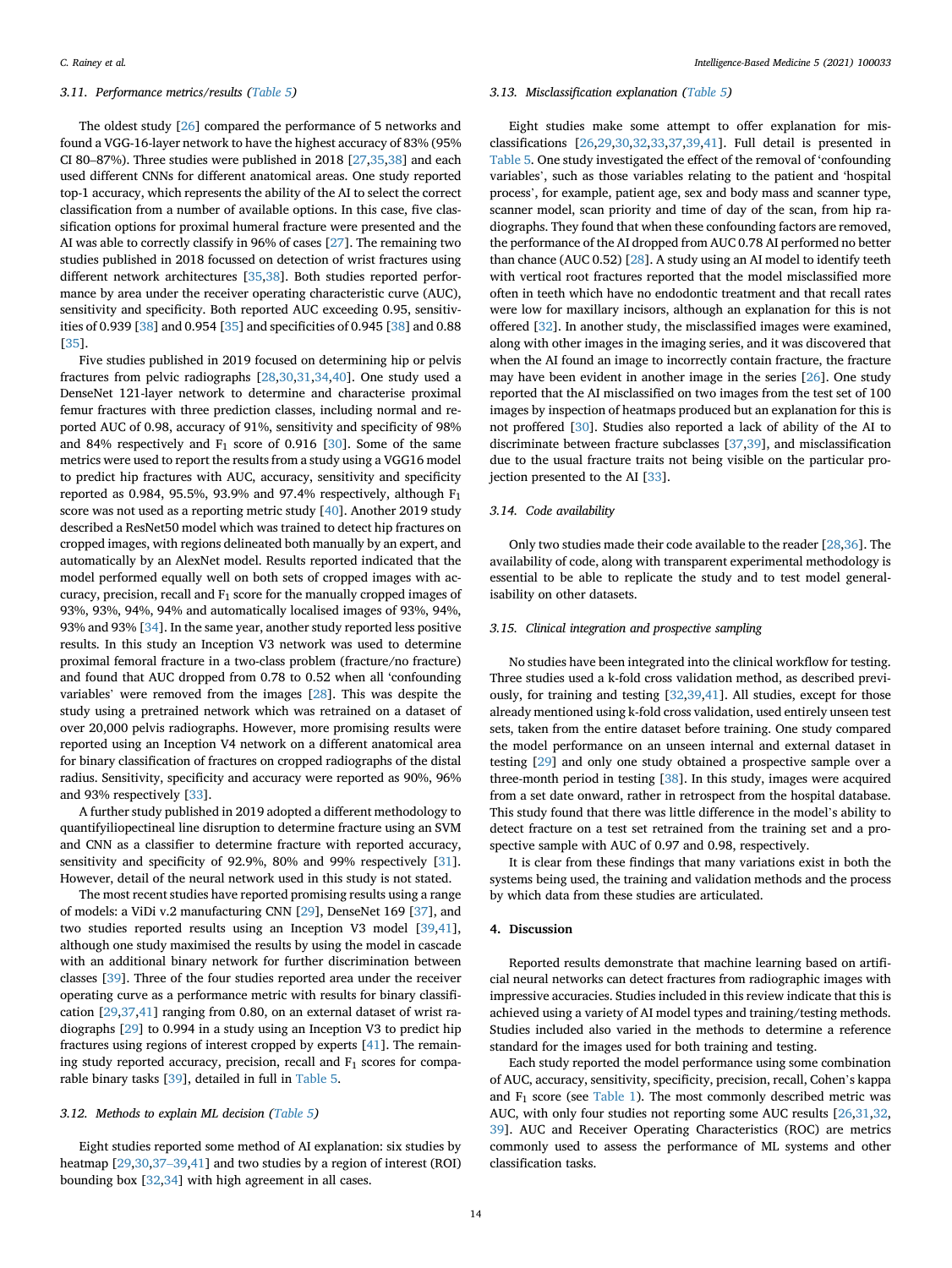It is imperative that reporting metrics used to report ML performance should be explainable, understood by the end-user and should be appropriate to the task to accurately reflect the performance of the model. When the classes in the training dataset and the prevalence of the outcomes in the eventual population dataset is balanced, reporting metrics which may already be familiar to clinicians can be used to evidence model performance, for example, sensitivity, specificity, and accuracy. This is not usually the case in pathology identification and in many medical applications. The disease class is usually the minority class. Misclassification of this class would obviously be very undesirable and the choice of a model which was unable to detect pathology would be useless. If standard reporting metrics were used it would be possible to report a high accuracy for a model which had a propensity to predict all 'no pathology' (majority class) outcomes, which would therefore be highly specific but essentially not fit for purpose.

As discussed, some studies trained and tested the algorithm on balanced, or almost balanced datasets. This is an ideal situation in training, as the model will 'learn' to identify both classes equally, however, when the model is eventually applied to the clinical setting it will have to perform well on a naturally imbalanced dataset. The reported accuracy, sensitivity and specificity metrics used to report the model performance are an indication of how well the model performs in the laboratory only. One study tested their algorithm on a prospective clinical dataset, reporting accuracy, sensitivity, and specificity but there was no indication of the balance of classes in this test dataset, therefore these metrics may not permit full assessment of the model performance.

In clinical ML tasks, where there is likely to be a majority and minority class, it is imperative to report findings using metrics which incorporate allowances for the imbalanced prevalence of the target population to give an accurate representation of the ML performance and for comparison between different models for the same task. For this purpose, precision, recall,  $F_\beta$  and AUC have been recommended in the literature [[42,](#page-17-10)[43\]](#page-17-11).

Precision, recall and  $F_\beta$  incorporate true positive predictions, where the ML predicted pathology in agreement with the reference standard; true negative predictions, where the ML predicted that there was no pathology in agreement with the reference standard; false positive predictions where the ML predicted pathology where the reference standard did not, and false negative, where the ML predicted no pathology, where the reference standard indicated that there was pathology.

Recall (or sensitivity) describes the ability of the model to correctly predict the presence of pathology and is calculated by the following equation [[32\]](#page-17-6):

#### $Recall = TP / TP + FN$

Precision, or positive predictive value (PPV) can be used to report the ability of the model to identify pathology as a proportion of all positives i.e., it is an indication of how many positive predications were actually positive, therefore giving an indication of the number of disease cases which were misinterpreted.

# Precision  $=$  TP / TP  $+$  FP

From these metrics,  $F_\beta$  can be calculated as a single measure to represent the model performance.  $F_\beta$  is simply the harmonic mean of precision and recall [\[30,43\].](#page-16-28) The value of  $β$  will determine the weighting of recall in the calculation. For tasks such as those used in pathology identification, where it is important for the model to be able to identify both the presence and absence of pathology correctly, a score of one is used.

#### $F_1 = 2$  (precision x recall / precision + recall)

These metrics provide an interpretable overview of the overall performance of the model and are useable in all scenarios as these metrics are prevalence agnostic, however they are based on the use of prediction classes, rather than the more usual prediction score output provided by ML systems. A suitable threshold value to provide a positive prediction class needs to be decided to provide this. Additional information may therefore be gained by the use of a metric capable of analysing full prediction scores. These scores can be plotted in a Receiver Operating Characteristic curve (ROC). Inspection of this graph will allow the best choice of threshold value for determining prediction class to be chosen by determining acceptable balance between sensitivity and specificity for the specific task. The area under the ROC curve (AUC) allows for direct comparison of different models (or choice of parameters) in a single metric, which is suitable for use in moderately imbalanced datasets. Reporting of  $F_1$  and AUC as a minimum will provide simple, comparable single metrics which will be interpretable by clinicians and data analysts alike, providing accurate reporting of the performance of the model with both balanced and imbalanced datasets and therefore improve confidence in critique of proposed models as they are presented in the clinical setting. Three recent studies, two published in 2019 [\[32](#page-17-6)[,34](#page-17-3)], and one in 2020 [\[39](#page-17-5)], reported the performance of their model using precision, recall and  $F_1$  [[32,](#page-17-6)[34\]](#page-17-3). One study reported  $F_1$  only, along with sensitivity, specificity, accuracy, and AUC [\[30](#page-16-28)].

Cohen's kappa (see [Table 1\)](#page-1-0) has also been proposed in some studies to provide a measure of inter-rater agreement and will give an indication of the agreement of the model prediction and the reference standard, although has not been extensively used in the included studies.

As mentioned, most studies reported the model performance using AUC. The best performing model which reported performance using AUC was in a study using AI to predict hip fractures. The authors (Yu et al., 2020) quoted performances of 0.99 for a binary classification task using an Inception V3 model trained, validated and tested by 20-fold cross validation [\[41\]](#page-17-9). The training set used in this study was balanced, patient wise, for fracture/no fracture by intentional oversampling of the minority class. The test set was not augmented. The determination of the reference standard in this study was by computed tomography and/or an operative report, therefore providing additional information than given by a report on the plain radiographic images alone. Regions of interest (individual hips) were manually cropped by experts prior to interpretation by the AI. It should be noted, however, that part of this study involved a multi-class discrimination task with less promising results reported ([Table 5\)](#page-10-0). Heatmaps provided confirmation of the area of the image the AI deemed most important in determining its prediction, therefore adding to the reliability of these diagnoses.

Lindsay et al. [\[38](#page-17-2)] tested their model on both a proportion of the initial dataset, and a prospective sample of all wrist radiographs acquired from the same clinical setting from which the training set was acquired, although no information is given on the balance of classes in this dataset or its similarity to the training dataset. The authors reported performance using sensitivity, specificity and AUC which give an indication of the overall model performance, although may not give an overall impression if the test dataset was heavily imbalanced.

One study reported results which were in contrast with other included studies. Badgeley et al. [\[28](#page-16-27)] also used an Inception V3 model to predict fracture on pelvic radiographs before and after removal of 'confounding factors', described in section [3.13.](#page-13-0) The model performed well (AUC 0.78) on a dataset of 23,602 whole pelvis radiographs with a 3:1 training:test split, yet, following removal of patient trait details, scanner type and "other factors" the diagnostic accuracy dropped dramatically, and the system performed no better than chance (AUC 0.52). It should be noted, however, that despite this study using a large training dataset, there were no class balancing attempts. The incidence of fracture in the entire dataset was 3% ( $n = 779$ ) and labels were inferred from the patient's clinical notes, which the authors acknowledge as a limitation of the study.

The quality of labels, or reference standards, used for training are of paramount importance [\(Table 4](#page-5-0)). A system will only ever perform to the standard of the ground truth label that it is trained with [\[35](#page-17-1)[,38](#page-17-2)]. In ten studies the reference standard was obtained from more than one clinician with experience in their field or by expert verification of an established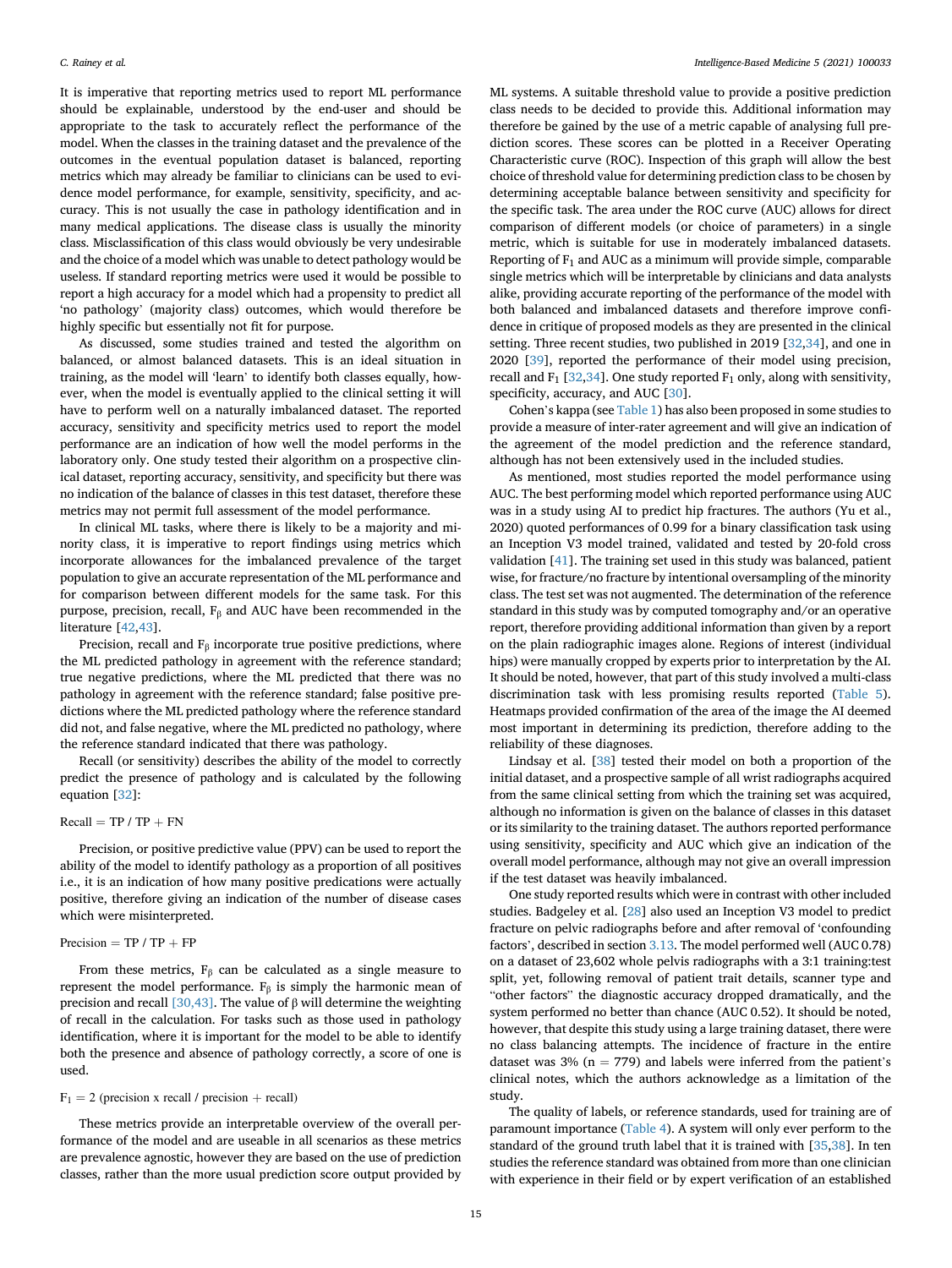diagnosis [\[27](#page-16-25),[29](#page-16-26),[32](#page-17-6)–[39](#page-17-6)]. For example, in the study by Chung et al. [\[27](#page-16-25)], two subspecialised shoulder orthopaedists and one specialist musculoskeletal radiologist labelled the images. Additional information from other modalities was applied when the reports did not concur to achieve a match. In the dental study by Fukuda et al. [[32\]](#page-17-6), oral and maxillofacial radiologists provided a region of interest around any fractured teeth on orthopantomographic images. However, there are some studies where the diagnosis is taken from single radiologist report made at the time of the examination [\[26](#page-16-24)[,28](#page-16-27)[,30](#page-16-28)]. This offers no indication of the reliability of the report provided, particularly as reports are usually generated in response to a clinical question and additional information from the image may be missed, although in one of these studies, other imaging and clinical course were investigated in equivocal cases [[30](#page-16-28)]. A system trained on images labelled by multiple experts and determining diagnosis from differing sources and eventual patient outcome should, in theory, perform best on unseen images, although this can only be assessed when the training methodologies are comparable. It is proposed that there are limitations in even the best human generated reference standard as the model may be able to detect more subtle indicators from the images which are imperceptible to the human eye [\[35](#page-17-1)]. The model with best performance reported from these studies used diagnosis from initial imaging, verified by a musculo-skeletal radiologist, following review of additional imaging or operative report, therefore confirming the initial diagnosis [[41\]](#page-17-9).

In order for an AI model to be useful in the clinical setting, the model must have been exposed to sufficient inputs from different x-ray equipment, clinical setting, devices and acquisition techniques. All reported models were tested on unseen datasets or by k-fold cross-validation, but in many of the studies reviewed, the training and testing images were obtained from the same hospital, which calls into question the capabilities of the model to be generalisable to any clinical setting. To investigate this, one study used an external dataset (MURA) to test its model and found that it did not perform as well on this dataset as on the internal dataset, where images from the same hospital as the training set was used, as noted in [Table 3](#page-4-0) [[29\]](#page-16-26).

Despite studies reporting impressive performances and transparent methodologies, AI systems using neural networks are approached with caution [[44,](#page-17-12)[45\]](#page-17-13). This is due, in part, to a lack of clarity in how the system determines its diagnosis and any failures being incomprehensible to clinician end-users and ML experts alike, due to the complexity and size of the parameters in the algorithm [\[47](#page-17-14)]. Most studies did not make any attempt to offer explanation for any misclassifications of the AI models used, although a number of studies used heatmaps, as described in section [3.12 and 3.13](#page-13-1), to visually represent the region the model used to form its prediction ([Table 5\)](#page-10-0) [[29,](#page-16-26)[30](#page-16-28)[,37](#page-17-4)–[39,](#page-17-4)[41](#page-17-9)]. Of these studies, all stated that the heatmaps demonstrated the model's agreement with the fracture region determined as 'ground truth'. These system augmentations can affect how the human engages with and trusts the machine. This can be called 'human-computer interaction'. The end-users of such systems, clinicians, need to be comfortable with their interaction and with the functionality of these machines. This is particularly important when using the most modern types of ML, as described in this review. The need for 'interpretable' and explainable AI (XAI) has driven the development of means to provide the user with interfaces which provide information on how the system has determined its predictions [\[47](#page-17-14)]. Visual representations in the form of 'saliency maps', 'heat maps' and other novel visualisation methods [[45,](#page-17-13)[48\]](#page-17-15) are one way of gaining insight into the rationale for the decision, by highlighting the pixels which the algorithm found most important. Through the use of heat maps and other forms of explainable AI feedback, our interaction with these systems will hopefully become more natural and acceptable, even to the non-expert [\[49](#page-17-16)].

From this review it is clear that without standardisation of both reporting metrics, benchmark datasets and high-quality labels, an assessment of the best performing variables, such as training methods, ground truth determinations and AI model types and architectures cannot take place. One study tested their model on an open access dataset

[[29\]](#page-16-26), however, no studies used any open access datasets for the training of their models. There remains a dearth of large, publicly available datasets for use on training AI, in large part due patient privacy and permission concerns. The use of high-quality datasets, with reliable reference standards will eliminate bias introduced by the acquisition of data from one clinical centre and allow for accurate comparison of the models [\[50,51\]](#page-17-17). To the authors knowledge, there is only one publicly available dataset for plain musculoskeletal radiographs (MURA) [\[14](#page-16-12)].

Clarity regarding the predicted performance of the models in situations mimicking the 'real world' scenario using simple, reliable reporting metrics along with end-user acceptable feedback and explanation will assist in allocation of appropriate trust and implementation of these systems into useful clinical application.

The availability of code and transparent reporting of methodologies used to train, validate and test the datasets, including specifics of hardware, system and network requirements are essential to replicate the studies in different settings and therefore permit the testing of the validity and generalisability of the models [\[50,51\].](#page-17-17)

## <span id="page-15-0"></span>5. Limitations and strengths of this review

Due to the wide variability of methodologies and performance metrics reported, a full systematic review and meta-analysis could not be carried out, as the authors had initially intended. Many papers made it through the initial search, leaving 2563 papers for inspection by the authors. This demonstrates that the search criteria may have been too broad and there is the potential that human fatigue would result in important papers being missed, although this is not thought to be the case. However, automation of the process of extraction of relevant studies could be useful when large numbers of studies are identified for review and, in particular, in studies not limited to one area of practice, such as this one.

One study [52] was not available for inclusion in this study, due to institutional restrictions and limited access to the British Library resources during the Covid-19 pandemic.

The team working on this review collectively bring many years of research experience from differing backgrounds in both clinical and academic research in medical imaging and radiography, health science and healthcare informatics.

This review is conducted through the lens of clinical applicability of AI systems with insight into the computer science principles behind AI systems development.

#### 6. Recommendations

A larger-scale review should be conducted to establish the state-ofthe-art of AI systems used for fracture identification in all relevant radiographic imaging modalities, for example, including, but not limited to computed tomography, magnetic resonance imaging and nuclear medicine.

A further review using the literature described here, with particular focus on programming specifics may of additional use to developers of AI systems for fracture detection purposes, with the inclusion of the omitted study described above [\[52\]](#page-17-18).

Only one study [\[26\]](#page-16-24) investigated the ability of a range of networks to identify fracture on multiple anatomical areas. The authors, however, do not report any findings suggesting a correlation between the performance of a particular network and anatomical area. Future studies investigating this and identifying any networks which may perform better on specific anatomical areas/regions, would be useful in directing efficient development of anatomy-specific AI systems.

Further studies should investigate if different AI models or specific modifications to existing AI models would detect different types or locations of fracture for example, the study by Tanzi et al. (2020) [\[39](#page-17-5)] modified a cascade of three Inception V3 models by the addition of a binary network to better discriminate between two classes which the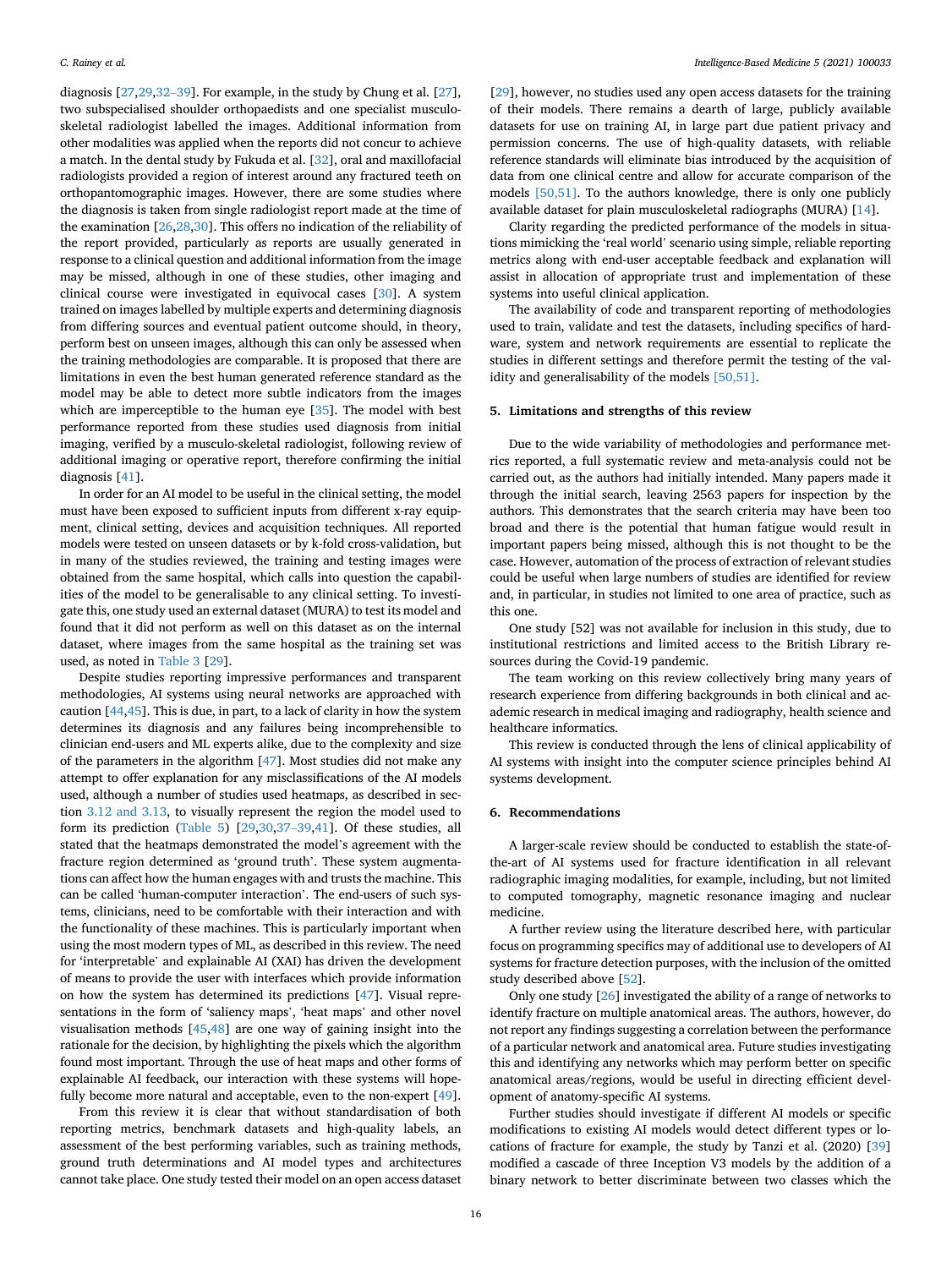model was unable to discern.

Many of the studies reviewed here used re-sized images. Research should be undertaken to investigate the effect of using full scale images for AI interpretation as this would more accurately replicate the clinical situation (as per recommendations by Krogue et al. [\[37](#page-17-4)]).

### 7. Conclusion

As medical AI systems develop, the need to assess the impact in the clinical setting is of paramount importance due to the low level of error tolerance in this setting. The need to further develop systems to integrate into the radiology workflow should be the focus of further studies. This cannot begin until the 'best' systems to use and methods of testing are transparent. Analysis of the systems currently being produced will allow focussed research and development. This is not possible without a standardised system of reporting, permitting assessment of the performance of models currently being developed. Standardised reporting of all aspects of the study (based on, for example, the CLAIM checklist [\[24](#page-16-22)]) with transparent methodologies, code availability and understandable, appropriate and uniform reporting metrics will permit study replication, robust systematic reviews and meta-analyses. This may enhance the trust of the end users of these systems to and provide more focussed direction for development of clinically useful systems.

#### Funding

This research did not receive any specific grant from funding agencies in the public, commercial, or not-for-profit sectors.

## CRediT authorship contribution statement

Clare Rainey: Conceptualization, Investigation, Methodology, Project administration, Resources, Supervision, Writing – review & editing, Writing – original draft, Data curation, Formal analysis, Validation. Jonathan McConnell: Conceptualization, Investigation, Methodology, Project administration, Resources, Supervision, Writing – review & editing. Ciara Hughes: Conceptualization, Investigation, Methodology, Project administration, Resources, Supervision, Writing – review & editing. Raymond Bond: Conceptualization, Investigation, Methodology, Project administration, Resources, Supervision, Writing – review & editing. Sonyia McFadden: Conceptualization, Investigation, Methodology, Project administration, Resources, Supervision, Writing – review & editing.

#### Declaration of competing interest

The authors declare that they have no known competing financial interests or personal relationships that could have appeared to influence the work reported in this paper.

# References

- <span id="page-16-0"></span>[1] Care Quality Commission. Radiology review: a national review of radiology reporting within the NHS in England. Available at: [https://www.cqc.org.uk/sites](https://www.cqc.org.uk/sites/default/files/20180718-radiology-reporting-review-report-final-for-web.pdf) /default/fi[les/20180718-radiology-reporting-review-report-](https://www.cqc.org.uk/sites/default/files/20180718-radiology-reporting-review-report-final-for-web.pdf)final-for-web.pdf; 2018. accessed  $24<sup>th</sup>$  June 2020.
- <span id="page-16-1"></span>[2] NHS. Diagnostic imaging dataset statistical release. Available at: [https://www.engla](https://www.england.nhs.uk/statistics/wp-content/uploads/sites/2/2020/07/Provisional-Monthly-Diagnostic-Imaging-Dataset-Statistics-2020-07-23.pdf) [nd.nhs.uk/statistics/wp-content/uploads/sites/2/2020/07/Provisional-Monthly-](https://www.england.nhs.uk/statistics/wp-content/uploads/sites/2/2020/07/Provisional-Monthly-Diagnostic-Imaging-Dataset-Statistics-2020-07-23.pdf)[Diagnostic-Imaging-Dataset-Statistics-2020-07-23.pdf](https://www.england.nhs.uk/statistics/wp-content/uploads/sites/2/2020/07/Provisional-Monthly-Diagnostic-Imaging-Dataset-Statistics-2020-07-23.pdf); 2020. accessed 2<sup>nd</sup> July 2020.
- <span id="page-16-2"></span>[3] Stephens S. Reform health conference: unlocking the promise of digital health. London, 5th June 2019. Available at: [https://reform.uk/events/health-conf](https://reform.uk/events/health-conference-unlocking-promise-digital-health) [erence-unlocking-promise-digital-health.](https://reform.uk/events/health-conference-unlocking-promise-digital-health) [Accessed 10 June 2019].
- <span id="page-16-3"></span>[4] Erickson BJ, Korfi[atis P, Akkus Z, Kline TL. Machine learning for medical imaging.](http://refhub.elsevier.com/S2666-5212(21)00009-0/sref4) [Radiographics 2017;37\(2\):505](http://refhub.elsevier.com/S2666-5212(21)00009-0/sref4)–[15](http://refhub.elsevier.com/S2666-5212(21)00009-0/sref4).
- <span id="page-16-5"></span>[5] [Liew C. The future of radiology segmented with arti](http://refhub.elsevier.com/S2666-5212(21)00009-0/sref5)ficial intelligence: a strategy for [success. Eur J Radiol 2018;102:152](http://refhub.elsevier.com/S2666-5212(21)00009-0/sref5)–[6](http://refhub.elsevier.com/S2666-5212(21)00009-0/sref5).
- [6] SECTRA. The radiologists' handbook for future excellence: 2020. Available at: [https](https://medical.sectra.com/resources/the-radiologists-handbook-for-future-excellence-2020/) [://medical.sectra.com/resources/the-radiologists-handbook-for-future-excellence-](https://medical.sectra.com/resources/the-radiologists-handbook-for-future-excellence-2020/)[2020/](https://medical.sectra.com/resources/the-radiologists-handbook-for-future-excellence-2020/); 2020. accessed: 3rd June 2020.
- <span id="page-16-4"></span>[7] NHS. The Topol Review: preparing the healthcare workforce to deliver the digital future. Available at: https://www.hee.nhs.uk/our-work/topol-review; 2019. www.hee.nhs.uk/our-work/topol-review; 2019. accessed 24th June 2020.
- <span id="page-16-6"></span>[8] Lodwick G, Keats TE, Dorst JP. The coding of roentgen images for computer analysis as applied to lung cancer. Radiology 1963;81(2) [online] Available: [https://pubs.](https://pubs.rsna.org/doi/10.1148/81.2.185) [rsna.org/doi/10.1148/81.2.185](https://pubs.rsna.org/doi/10.1148/81.2.185). Accessed 15th June 2019.
- <span id="page-16-7"></span>[9] [Savadjiev P, Chong J, Dohan A, Vakalopoulou M, Reinhold C, Paragios N, Gallix B.](http://refhub.elsevier.com/S2666-5212(21)00009-0/sref9) Demystifi[cation of AI-driven medical image interpretation: past, present and future.](http://refhub.elsevier.com/S2666-5212(21)00009-0/sref9) [Eur Radiol 2019;29\(3\):1616](http://refhub.elsevier.com/S2666-5212(21)00009-0/sref9)–[24](http://refhub.elsevier.com/S2666-5212(21)00009-0/sref9).
- <span id="page-16-8"></span>[10] [Wong SH, Al-Hasani H, Alam Z, Alam A. Arti](http://refhub.elsevier.com/S2666-5212(21)00009-0/sref10)ficial intelligence in radiology: how [will we be affected? Eur Radiol 2019;29\(1\):141](http://refhub.elsevier.com/S2666-5212(21)00009-0/sref10)–[3](http://refhub.elsevier.com/S2666-5212(21)00009-0/sref10).
- <span id="page-16-9"></span>[11] [Hirchmann A, Cyriac J, Stieltjes B, Richiardi J, Omoumi P. Arti](http://refhub.elsevier.com/S2666-5212(21)00009-0/sref11)ficial intelligence in [musculoskeletal imaging: review of current literature, challenges and trends. Semin](http://refhub.elsevier.com/S2666-5212(21)00009-0/sref11) [Muscoskel Radiol 2019;23:304](http://refhub.elsevier.com/S2666-5212(21)00009-0/sref11)–[11. 03.](http://refhub.elsevier.com/S2666-5212(21)00009-0/sref11)
- <span id="page-16-10"></span>[12] [Shen D, Wu G, Heung-Il Suk. Deep learning in medical image analysis. Annu Rev](http://refhub.elsevier.com/S2666-5212(21)00009-0/sref12) [Biomed Eng 2017;19:221](http://refhub.elsevier.com/S2666-5212(21)00009-0/sref12)–[48](http://refhub.elsevier.com/S2666-5212(21)00009-0/sref12).
- <span id="page-16-11"></span>[13] [Chan HP, Samala RK, Hadjiiski LM, Zhou C. Deep learning in medical image](http://refhub.elsevier.com/S2666-5212(21)00009-0/sref13) [analysis. In: Lee G, Fujita H, editors. Deep learning in medical image analysis.](http://refhub.elsevier.com/S2666-5212(21)00009-0/sref13) [Springer Nature Switzerland; 2020. p. 3](http://refhub.elsevier.com/S2666-5212(21)00009-0/sref13)–[21.](http://refhub.elsevier.com/S2666-5212(21)00009-0/sref13)
- <span id="page-16-12"></span>[14] Rajpurkar P, Irvin J, Bagul A, Ding D, Duan T, Mehta H, Yang B, Zhu K, Laird D, Ball RL, Langlotz C, Shpanskaya K, Lungren M, Ng AY. MURA: large dataset for abnormality detection in musculoskeletal radiographs. Available at: [https://arxiv](https://arxiv.org/abs/1712.06957) [.org/abs/1712.06957;](https://arxiv.org/abs/1712.06957) 2018. accessed: 15<sup>th</sup> May 2020.
- <span id="page-16-13"></span>[15] [Anwar SM, Majid M, Qayyum A, Awais M, Alnowami M, Khan MK. Medical image](http://refhub.elsevier.com/S2666-5212(21)00009-0/sref15) [analysis using convolutional neural networks: a review. J Med Syst 2018;42\(11\):](http://refhub.elsevier.com/S2666-5212(21)00009-0/sref15) [226](http://refhub.elsevier.com/S2666-5212(21)00009-0/sref15)–[39](http://refhub.elsevier.com/S2666-5212(21)00009-0/sref15).
- <span id="page-16-14"></span>[16] [Tang A, Tam R, Cadrin-Chenevert A, Guest W, Chong J, Barfett J, Cheplev L,](http://refhub.elsevier.com/S2666-5212(21)00009-0/sref16) [Cairns R, Mitchell R, Cicero M, Poudrette MG, Jaremko JL, Reinhold C, Gallix B,](http://refhub.elsevier.com/S2666-5212(21)00009-0/sref16) [Gray B, Geis R. Canadian association of radiologists white paper on arti](http://refhub.elsevier.com/S2666-5212(21)00009-0/sref16)ficial [intelligence in radiology. Can Assoc Radiol J 2018;69:120](http://refhub.elsevier.com/S2666-5212(21)00009-0/sref16)–[35](http://refhub.elsevier.com/S2666-5212(21)00009-0/sref16).
- <span id="page-16-15"></span>[17] [Erickson BJ. Deep learning and machine learning in imaging: basic principles](http://refhub.elsevier.com/S2666-5212(21)00009-0/sref17) [\(Chapter 4\). In: Ranschaert ER, editor. Arti](http://refhub.elsevier.com/S2666-5212(21)00009-0/sref17)ficial intelligence in medical imaging. [Springer Nature Switzerland; 2019. p. 39](http://refhub.elsevier.com/S2666-5212(21)00009-0/sref17)–[46](http://refhub.elsevier.com/S2666-5212(21)00009-0/sref17).
- <span id="page-16-16"></span>[18] [Kohli M, Prevedello LM, Filice RW, Geis JR. Implementing machine learning in](http://refhub.elsevier.com/S2666-5212(21)00009-0/sref18) [radiology practice and research. Am J Roentgenol 2017;208\(4\):754](http://refhub.elsevier.com/S2666-5212(21)00009-0/sref18)–[60.](http://refhub.elsevier.com/S2666-5212(21)00009-0/sref18)
- <span id="page-16-17"></span>[19] HCPC. Proposed changes to the HCPC standards of proficiency (radiographers). Available at: [https://www.hcpc-uk.org/globalassets/consultations/2020/sta](https://www.hcpc-uk.org/globalassets/consultations/2020/standards-of-proficiency/radiographers/table-of-proposed-changes---radiographers.pdf) ndards-of-profi[ciency/radiographers/table-of-proposed-changes](https://www.hcpc-uk.org/globalassets/consultations/2020/standards-of-proficiency/radiographers/table-of-proposed-changes---radiographers.pdf)—radiographers.pd [f](https://www.hcpc-uk.org/globalassets/consultations/2020/standards-of-proficiency/radiographers/table-of-proposed-changes---radiographers.pdf); 2020. accessed 23rd June 2020.
- <span id="page-16-18"></span>[20] [International Society of Radiographers and Radiological Technologists and the](http://refhub.elsevier.com/S2666-5212(21)00009-0/sref20) [European Federation of Radiographer Societies. Arti](http://refhub.elsevier.com/S2666-5212(21)00009-0/sref20)ficial intelligence and the [radiographer/radiological technologist profession: a joint statement of the](http://refhub.elsevier.com/S2666-5212(21)00009-0/sref20) [international society of radiographers and radiological technologists and the](http://refhub.elsevier.com/S2666-5212(21)00009-0/sref20) [European federation of radiographer societies. Radiography 2020;26:93](http://refhub.elsevier.com/S2666-5212(21)00009-0/sref20)–[5](http://refhub.elsevier.com/S2666-5212(21)00009-0/sref20).
- <span id="page-16-19"></span>[21] [Geis JR, Brady A, Wu CC, Spencer J, Ranshaert E, Jaremko JL, Langer SG, Kitts AB,](http://refhub.elsevier.com/S2666-5212(21)00009-0/sref21) [Birch J, Shields WF, van den Hoven van Genderen R, Kotter E, Gichoya JW,](http://refhub.elsevier.com/S2666-5212(21)00009-0/sref21) [Cook TS, Morgan MB, Tang A, Safdar NM, Kohli M. Ethics of arti](http://refhub.elsevier.com/S2666-5212(21)00009-0/sref21)ficial intelligence in [radiology: a summary of the joint European and North American multi-society](http://refhub.elsevier.com/S2666-5212(21)00009-0/sref21) [statement. J Am Coll Radiol 2019;293\(2\):1](http://refhub.elsevier.com/S2666-5212(21)00009-0/sref21)–[6](http://refhub.elsevier.com/S2666-5212(21)00009-0/sref21).
- <span id="page-16-20"></span>[22] [Jennison T, Brinsden M. Fracture admission trends in England over a ten-year](http://refhub.elsevier.com/S2666-5212(21)00009-0/sref22) [period. Ann R Coll Surg Engl 2019;101:208](http://refhub.elsevier.com/S2666-5212(21)00009-0/sref22)–[14](http://refhub.elsevier.com/S2666-5212(21)00009-0/sref22).
- <span id="page-16-21"></span>[23] NHS. Diagnostic imaging dataset statistical release. Available: [https://www.engla](https://www.england.nhs.uk/statistics/wp-content/uploads/sites/2/2019/08/provisional-monthly-diagnostic-imaging-dataset-statistics-2019-08-22.pdf) [nd.nhs.uk/statistics/wp-content/uploads/sites/2/2019/08/provisional-monthly](https://www.england.nhs.uk/statistics/wp-content/uploads/sites/2/2019/08/provisional-monthly-diagnostic-imaging-dataset-statistics-2019-08-22.pdf)[diagnostic-imaging-dataset-statistics-2019-08-22.pdf;](https://www.england.nhs.uk/statistics/wp-content/uploads/sites/2/2019/08/provisional-monthly-diagnostic-imaging-dataset-statistics-2019-08-22.pdf) 2019. Accessed 15<sup>th</sup> June 2019.
- <span id="page-16-22"></span>[24] Mongan J, Moy L, Khan CE. Checklist for artificial intelligence in medical imaging (CLAIM): a guide for authors and reviewers. Radiology: Artif Intell 2020;2(2):1–6. <https://pubs.rsna.org/doi/pdf/10.1148/ryai.2020200029>.
- <span id="page-16-23"></span>[25] [Bossuyt PM, Reitsma JB, Bruns DE, Gatsonis CA, Glasziou PP, Irwig LM, Lijmer JG,](http://refhub.elsevier.com/S2666-5212(21)00009-0/sref25) [Moher D, Rennie D, de Vet HCW. Towards complete and accurate reporting of](http://refhub.elsevier.com/S2666-5212(21)00009-0/sref25) [studies of diagnostic accuracy: the STARD initiative. BMJ Br Med J \(Clin Res Ed\)](http://refhub.elsevier.com/S2666-5212(21)00009-0/sref25) [2003;326\(7379\):41.](http://refhub.elsevier.com/S2666-5212(21)00009-0/sref25)
- <span id="page-16-24"></span>[26] Olczak J, Fahlberg N, Maki A, Ali SR, Jilert A, Stark A, Sköldenberg O, Gordon M. Artifi[cial intelligence for analyzing orthopedic trauma radiographs: deep learning](http://refhub.elsevier.com/S2666-5212(21)00009-0/sref26) [algorithms](http://refhub.elsevier.com/S2666-5212(21)00009-0/sref26)—[are they on par with humans for diagnosing fractures? Acta Orthop](http://refhub.elsevier.com/S2666-5212(21)00009-0/sref26) [2017;\(6\):581](http://refhub.elsevier.com/S2666-5212(21)00009-0/sref26).
- <span id="page-16-25"></span>[27] [Chung SW, Han SS, Lee JW, Oh K, Kim NR, Yoon JP, Kim JY, Moon SH, Kwon J,](http://refhub.elsevier.com/S2666-5212(21)00009-0/sref27) [Lee H, Noh Y, Kim Y. Automated detection and classi](http://refhub.elsevier.com/S2666-5212(21)00009-0/sref27)fication of the proximal [humerus fracture by using deep learning algorithm. Acta Orthop 2018;89\(4\):](http://refhub.elsevier.com/S2666-5212(21)00009-0/sref27) [468](http://refhub.elsevier.com/S2666-5212(21)00009-0/sref27)–[73](http://refhub.elsevier.com/S2666-5212(21)00009-0/sref27).
- <span id="page-16-27"></span>[28] [Badgeley MA, Zech JR, Oakden-Rayner L, Glicksberg BS, Liu M, Gale W,](http://refhub.elsevier.com/S2666-5212(21)00009-0/sref28) [McConnell MV, Percha B, Snyder TM, Dudley JT. Deep learning predicts hip](http://refhub.elsevier.com/S2666-5212(21)00009-0/sref28) [fracture using confounding patient and healthcare variables. NPJ Digital Medicine](http://refhub.elsevier.com/S2666-5212(21)00009-0/sref28) [2018;31](http://refhub.elsevier.com/S2666-5212(21)00009-0/sref28).
- <span id="page-16-26"></span>[29] [Blüthgen C, Becker AS, Vittoria de Martini I, Meier A, Martini K, Frauenfelder T.](http://refhub.elsevier.com/S2666-5212(21)00009-0/sref29) [Detection and localization of distal radius fractures: deep learning system versus](http://refhub.elsevier.com/S2666-5212(21)00009-0/sref29) [radiologists. Eur J Radiol 2020;126:108925.](http://refhub.elsevier.com/S2666-5212(21)00009-0/sref29)
- <span id="page-16-28"></span>[30] [Cheng CT, Chou C, Liao CH, Chung IF, Ho T, Lee T, Chang C, Chen C. Application of](http://refhub.elsevier.com/S2666-5212(21)00009-0/sref30) [a deep learning algorithm for detection and visualization of hip fractures on plain](http://refhub.elsevier.com/S2666-5212(21)00009-0/sref30) [pelvic radiographs. Eur Radiol 2019;29\(10\):5469](http://refhub.elsevier.com/S2666-5212(21)00009-0/sref30)–[77.](http://refhub.elsevier.com/S2666-5212(21)00009-0/sref30)
- <span id="page-16-29"></span>[31] [Damien P, Nader RB, Yaacoub C, Lahoud J. Iliopectineal line fracture detection for](http://refhub.elsevier.com/S2666-5212(21)00009-0/sref31) [computer-aided acetabular fracture classi](http://refhub.elsevier.com/S2666-5212(21)00009-0/sref31)fication. In: 2019 ninth international [conference on image processing theory, tools and applications \(IPTA\), image](http://refhub.elsevier.com/S2666-5212(21)00009-0/sref31) [processing theory, tools and applications \(IPTA\), 2019 ninth international](http://refhub.elsevier.com/S2666-5212(21)00009-0/sref31) [conference; 2019. p. 1](http://refhub.elsevier.com/S2666-5212(21)00009-0/sref31)–[5](http://refhub.elsevier.com/S2666-5212(21)00009-0/sref31).